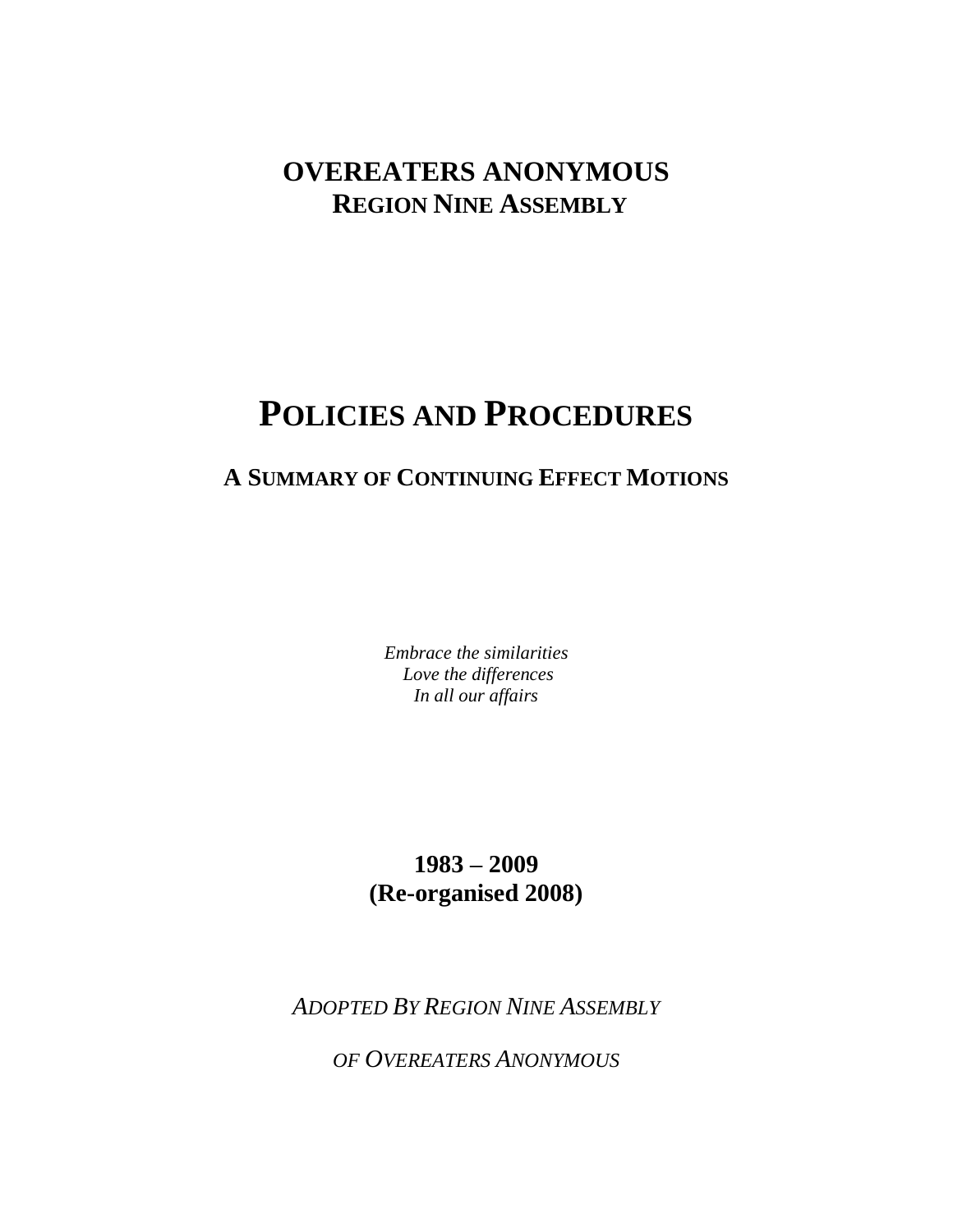### **TABLE OF CONTENTS SUMMARY OF SECTIONS OF OVEREATERS ANONYMOUS REGION NINE POLICIES AND PROCEDURES MANUAL A SUMMARY OF CONTINUING EFFECT MOTIONS**

*The Region Nine Policies and Procedures Manual is arranged in topics as follows and the sub-topic of each motion is capitalized for ease of understanding. This is then followed by a list of continuing effect motions which are listed in chronological order.*

### **SECTION PAGE**

| $\mathbf I$             |                                                              | 3  |
|-------------------------|--------------------------------------------------------------|----|
| $\mathbf{H}$            | <b>BOARD POSITIONS AND DUTIES</b>                            | 3  |
| III                     | <b>REGION 9 COMMITTEES</b>                                   | 5  |
| $\mathbf{IV}$           | <b>REGION 9 TRANSLATIONS</b>                                 | 6  |
| $\bf{V}$                | FINANCE AND BUDGET                                           | 6  |
|                         |                                                              | 8  |
|                         |                                                              | 8  |
|                         | VIII PUBLIC INFORMATION                                      | 9  |
| $\mathbf{I} \mathbf{X}$ | <b>WORLD SERVICE BUSINESS</b><br><b>CONFERENCE &amp; WSO</b> | 9  |
| $\mathbf{X}$            |                                                              | 9  |
| XI —                    |                                                              | 10 |
|                         | XII CHRONOLOGICAL LIST OF MOTIONS 11 - 23                    |    |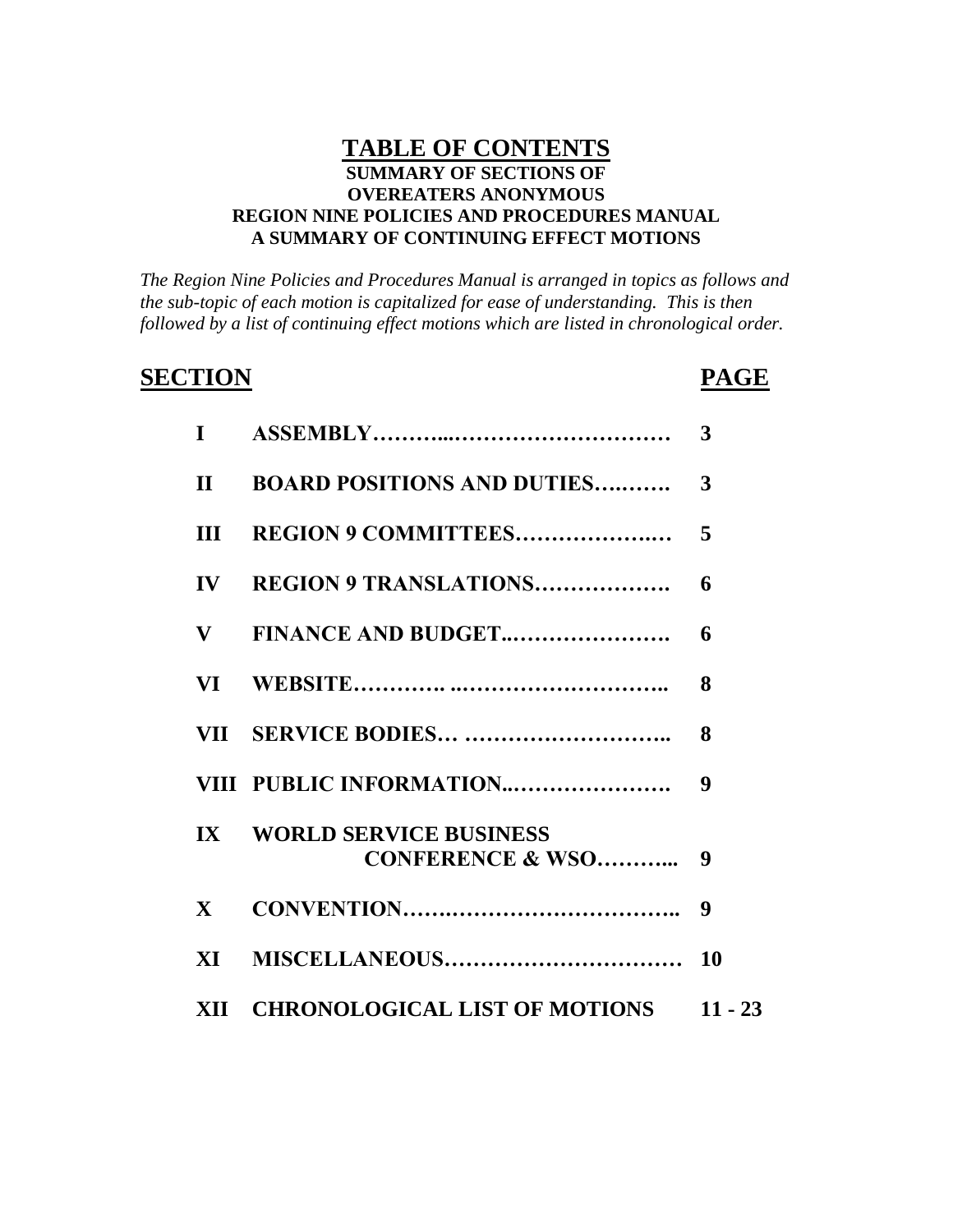### **I ASSEMBLY**

#### STATEMENT OF PURPOSE

The primary purpose of the Region 9 Assembly is the same as that of all OA service – to carry the OA message to the still suffering compulsive overeaters, wherever they live and whatever language they speak. In fulfilling our purpose, we should ever strive to achieve worldwide OA unity and common policies among all countries. With love and tolerance as our code, together we can do what we could never do alone. (1983a**)**

DURATION OF ASSEMBLY

That Assembly be extended to two full days. (1989b)

DESCRIPTION

Motion to call the European Service meeting, the R9 European Service meeting agreed (1991m) REGISTRATION FORMS

Move that Region 9 adopts the following forms:

1. Officer and Committee Chairs

2. Delegate Registration. (1995m)

ORIENTATION SESSION

At each Assembly there will be an orientation session. The aim being to give delegates (particularly first time delegates) a general overview of the processes of the Assembly. (1997a)

LOCATION OF ASSEMBLY

The annual Region 9 Assembly will be held within Region Nine. (1999b)

The hosting service body for the regional Assembly and Convention shall be elected two years prior to running the event. (2009b)

REGISTRATION FEE FOR ASSEMBLY

Move to charge 50€/£33 or equivalent registration fee for the Region Nine Assembly, payable upon registration at the Assembly. (2006d)

BYLAWS

That Delegates are asked to bring their own copies of Bylaws to Assembly. (1989a)

REPRESENTATIVE ADDRESSES ON ASSEMBLY MINUTES

Addresses are to be provided on the contact list attached to the assembly minutes. Any person not willing to have their address published, should advise the secretary at the Assembly, who will not publish their address.(1999a)

VITAL LINK

Move to approve the newly revised R9 Vital Link. (2004a)

AUTOMATIC REMOVAL OF OUTDATED POLICIES

Automatically remove outdated or completed Region 9 Assembly policies from the Policies and Procedure manual (2006a)

LIAISON WITH SERVICE BODIES NOT REPRESENTED AT ASSEMBLY

The Assembly will divide up the list of IGs and NSBs not represented here at Assembly amongst the delegates who are here. Each delegate here will be responsible for undertaking some liaison activity with the IG or NSB they have adopted. Each delegate will then submit a written report to the Region 9 Chair within 6 months of Assembly. (1996f)

Move that representatives of the Region 9 Assembly volunteer to be in contact on a regular basis with a service body (bodies) that are not represented currently at the Region 9 Assembly. The representatives will report to the Region 9 Chair every 3 months about progress made.(2002j)

ORGANISATION OF THE P&P MANUAL

The P&P shall be organised with a table of contents followed by the various detailed motions in relevant Region 9 topics / sections and then finalised with a list of detailed motions in chronological order. (2008a) EMERGENCY NEW BUSINESS

In order to qualify as emergency new business any motion must be:

a) Referring to new business only and not addressing the same issues as other motions brought to the current Assembly;

b) Of an urgent nature so that not considering the motion immediately would be harmful to the welfare of OA as a whole. (2009d)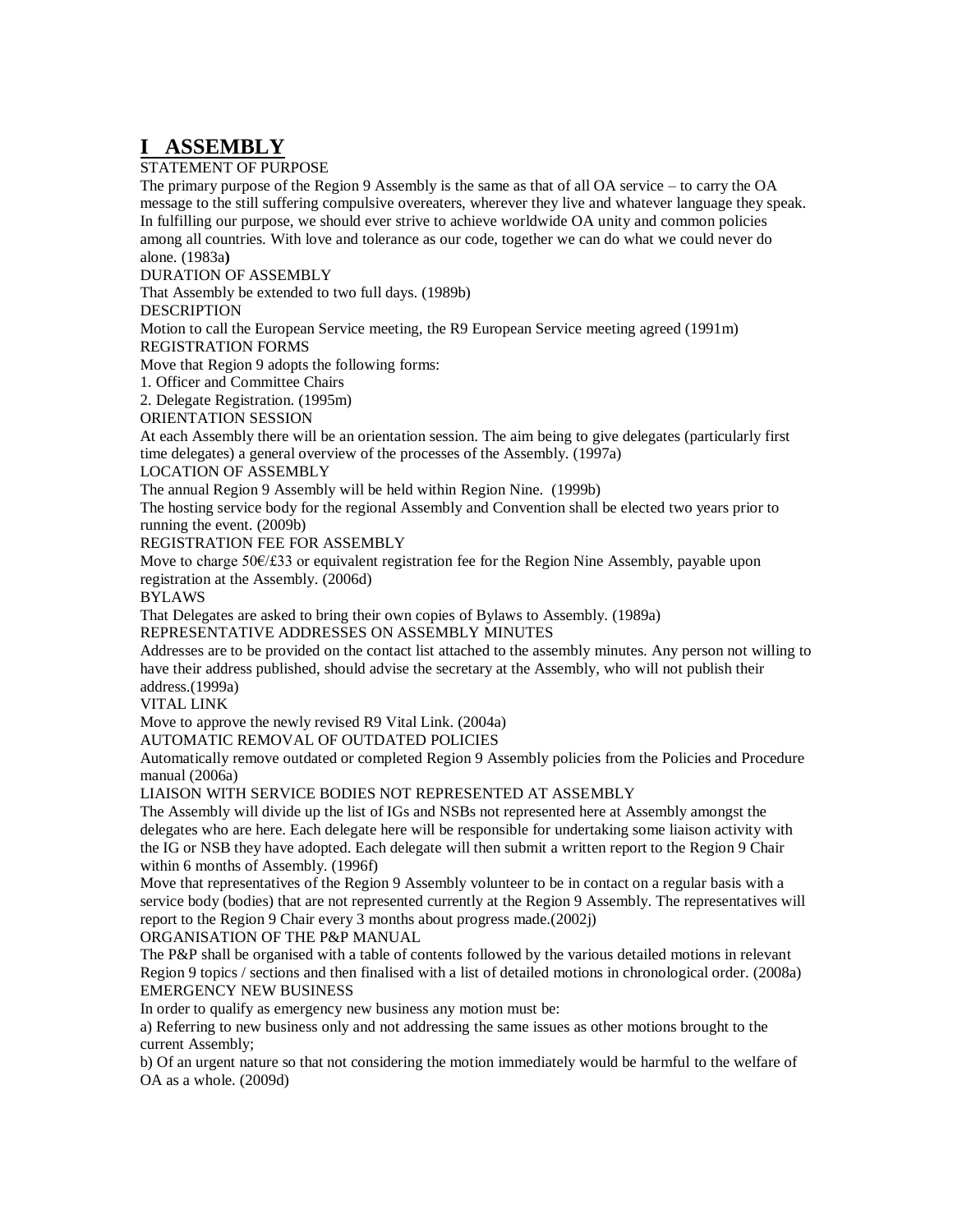### **II BOARD POSITIONS, AND DUTIES**

Move to adopt the following

JOB DESCRIPTIONS FOR BOARD AND COMMITTEE CHAIRS as part of our Regional policy and procedure.

CHAIRPERSON:

The Chairperson is elected by the Region 9 Assembly for a period of two years and fills a variety of duties:

- Chairs the R9 business assemblies, including preparation of the Agenda

- Communicates with the different R9 officers and committees during the year

- Attends functions within the Region, where budget allows

- Represents R9 at the World Service level, including at the WSBC

- Represents R9 in the Board of Trustees Intergroup and Region committee (IGAR)

- Works with the R9 Trustee on some of the issues directly concerning the Region

- Chairs the R9 Board

- Is responsible for ensuring that an Officer Nomination form is sent to each Intergroup and Delegate in an election year

- Is responsible for sending a Bid form for hosting a R9 Assembly to Intergroups and Delegates on election year (1999h)

#### TREASURER:

The Treasurer is elected by the Region 9 Assembly for a period of two years and fills a variety of duties:

- Chairs R9's Budget and Finance committee

- Prepares an annual budget for approval of the assembly

- Maintains records of all Income and expenses incurred by the different activities in the Region

- Provide an annual report of all contributions received, as well as income and expenses

- Maintains the R9 bank account and records of monies kept by different functions in other countries (satellite banking)

- Serves on the R9 Board (1999h)

SECRETARY:

The main responsibilities of the Secretary are to produce and mail minutes of all Region 9 Assemblies, and maintain updated listing of R9 Intergroups and National/Language Service Boards. The procedure for this is as follows:

MINUTES OF THE ASSEMBLY:

1. The Chair will send out an agenda prior to the Assembly, and will include reminders to all Officers and presenters of topics to bring with them to Assembly a written report for inclusion with the minutes.

2. It is useful to record the Assembly with a tape recorder. A small hand held machine is quite adequate. 3. At Assembly, the Secretary needs to collect copies of all reports to be included with the minutes. It is also necessary that all motions are given to the Secretary in writing. It is important to note the name of the proposer and seconder, and the count of the voting on each motion.

4. The time scale for producing the minutes is short, and it is helpful to have copies of all paperwork to be included with the minutes in your possession, when coming home from the assembly, as there may not be time to use the postal system and still get the minutes out in the timescale set out in the bylaws.

5. Typing the actual minutes is time consuming. It's probably a full day's work. When the first draft is complete, it is useful to fax a copy of the minutes to the chair, or another officer who was present at the Assembly for any comments. It's also useful to have a local member proof read the minutes for spelling or grammar mistakes. The minutes will include all reports, and revised copies of the R9 Bylaws and P&P Manuals, if possible.

6. Once the minutes are printed and bound in a simple binder, one copy can be taken to the post office where it is weighed and the postage costs for the different parts of the world assessed. Then one can buy the stamps and do the mailing from home, if that is suitable. The minutes are expensive to produce, so it is always helpful to keep a balance of monies in a satellite account if the Secretary is not in local contact with the Treasurer.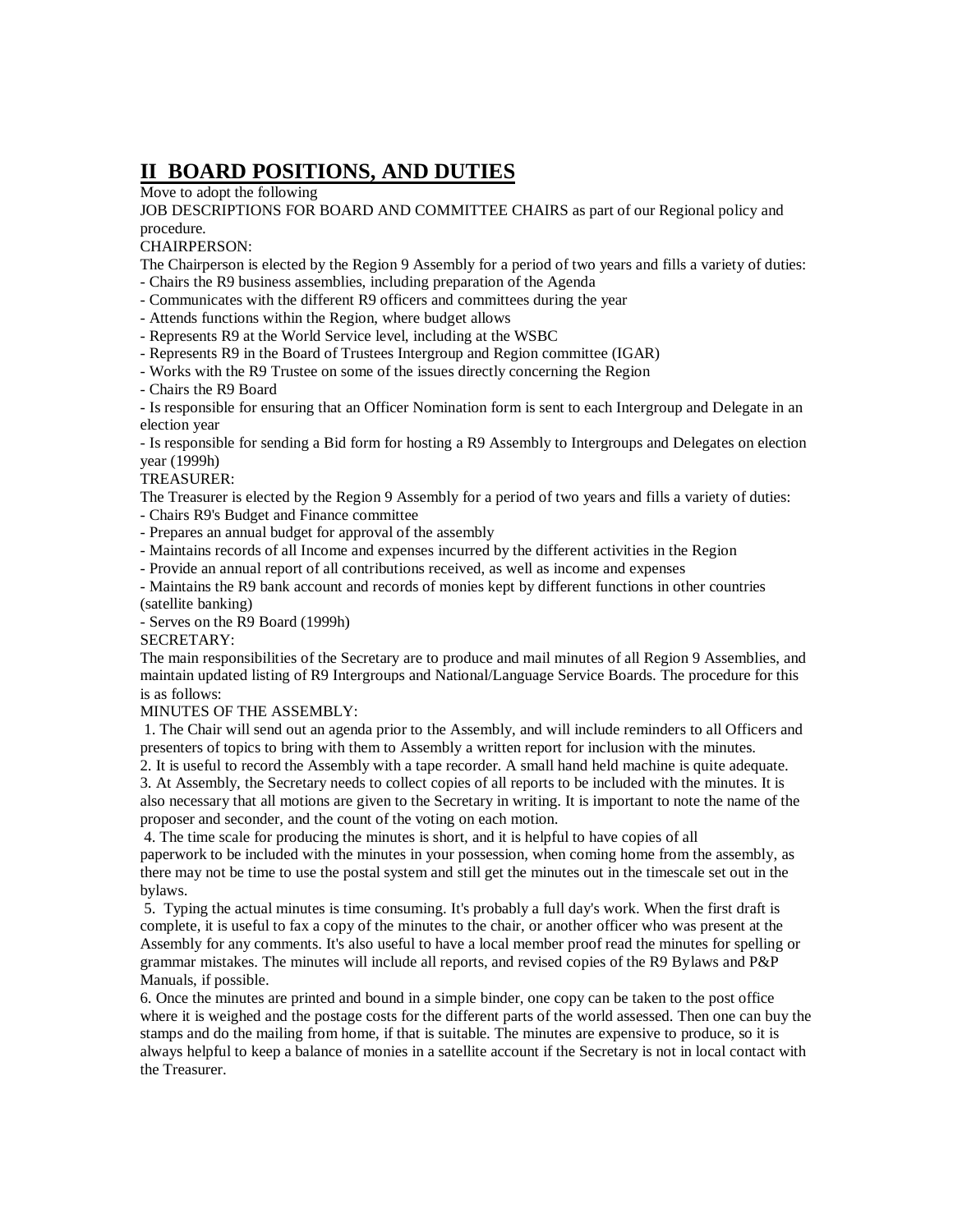UPDATE OF LISTS Another duty for the Secretary is to see that an up to date list of all R9 Intergroups and National/Language Service Boards is mailed periodically to each R9 officer. This is compiled from information which the Intergroups may send directly to the Secretary and also from the information which the World Service Office sends directly to the Secretary. The World Service Office will send a list of all Intergroups and meetings in R9 to the Secretary periodically, as well as all enquiry letters they may have received. The letters are forwarded to the Outreach chair who will send off letters welcoming new meetings. It is helpful for the Secretary to inform the R9 Trustee or Chair of new Intergroups forming in the Region. It is useful to keep in contact with the R9 Chair on a regular basis. (1999h)

Move that reports and documents be delivered to the registered representatives prior to Assembly. (2002h) Addresses are to be provided on the contact list attached to the assembly minutes. Any person not willing to have their address published, should advise the secretary at the Assembly, who will not publish their address. (1999a)

Move to adopt the Region 9 Minutes to a manageable size. The Region 9 Minutes will contain: Date/Time and place of Region 9 Assembly, names of Officers, number of representatives present, record of action taken on the minutes of the previous meeting, the exact wording of each motion as it was voted on , and whether it passed or failed, the maker's name. If the vote counted, the count should be included. Any notice given at the meeting. Points of order and appeals, and Committee reports. A note that the revised version of Region 9 Bylaws and P  $&$  P can be obtained from the Region 9 web site or can be requested from the Region 9 secretary. To avoid confusing the Minutes with other Region 9 Assembly materials, they will be called Region 9 Minutes. (2005a)

#### BYLAWS COMMITTEE:

The Chairperson of the Bylaws Committee is elected at the R9 Assembly and serves for a period of two years with the option of being re-elected for a further two years. The duties would include:

- Chairing committee meetings and reporting back to the R9 Assembly and Board when appropriate

- Ensuring that the Secretary gets written Bylaw reports at the beginning and end of Assembly

- After the revised Bylaws and P & P Manual have been checked furnishing the Chair, Secretary, Treasurer and Web Committee Chair with an electronic of the up-dated Bylaws and Policy & Procedure Manual in time to have these available on the web site at the same time as the minutes of the Assembly (in accordance with Region 9 Bylaws Art VII S2 Duties 2 – within 45 days of the Assembly). (2008h)

- Sending a printed copy of all proposed Bylaw Amendments to the Chair of the Board to be included in the mailing with the Agenda for Assembly

- Gathering an active committee to work throughout the year, reviewing the Bylaws and preparing new or revised motions where necessary. These members may be from anywhere within R9 but it is vitally important to encourage people from the Chair's local Intergroup who will be at hand to do the practical work

- To update the P&P Manual annually. While updating the manual make any spelling, punctuation or grammatical corrections as necessary so that the intent of the policy is unchanged. To ensure that the layout of the document is consistent and clear. (2008g)

It is helpful to remember that when the Chairperson presents amendments she/he will have to defend them and so it can be helpful to have notes from the committee as to intent - one may not always remember why the committee selected a particular wording. (1999h)

#### **TRUSTEE**

Motion adopted for proposal as an amendment to WSBC bylaws "An applicant for R9 trustee shall live in R9 and also have at least one year's service on the board or committee level of the R9 assembly." (1991k)

### **III REGION 9 COMMITTEES**

COMMITTEES RELEVANT FOR REGION 9

The following committees will operate: Budget, Bylaws, Electronic Communications, Translations. (1997b) Twelfth step within (2008j)

TRANSLATIONS COMMITTEE CHAIR Will be the centre for information flow about translation and printing of OA material, both for matters of policy and of process. (1997b)

ELECTRONIC COMMUNICATIONS Will be the centre for information flow about electronic communications, both for matters of policy and of process. (1997b)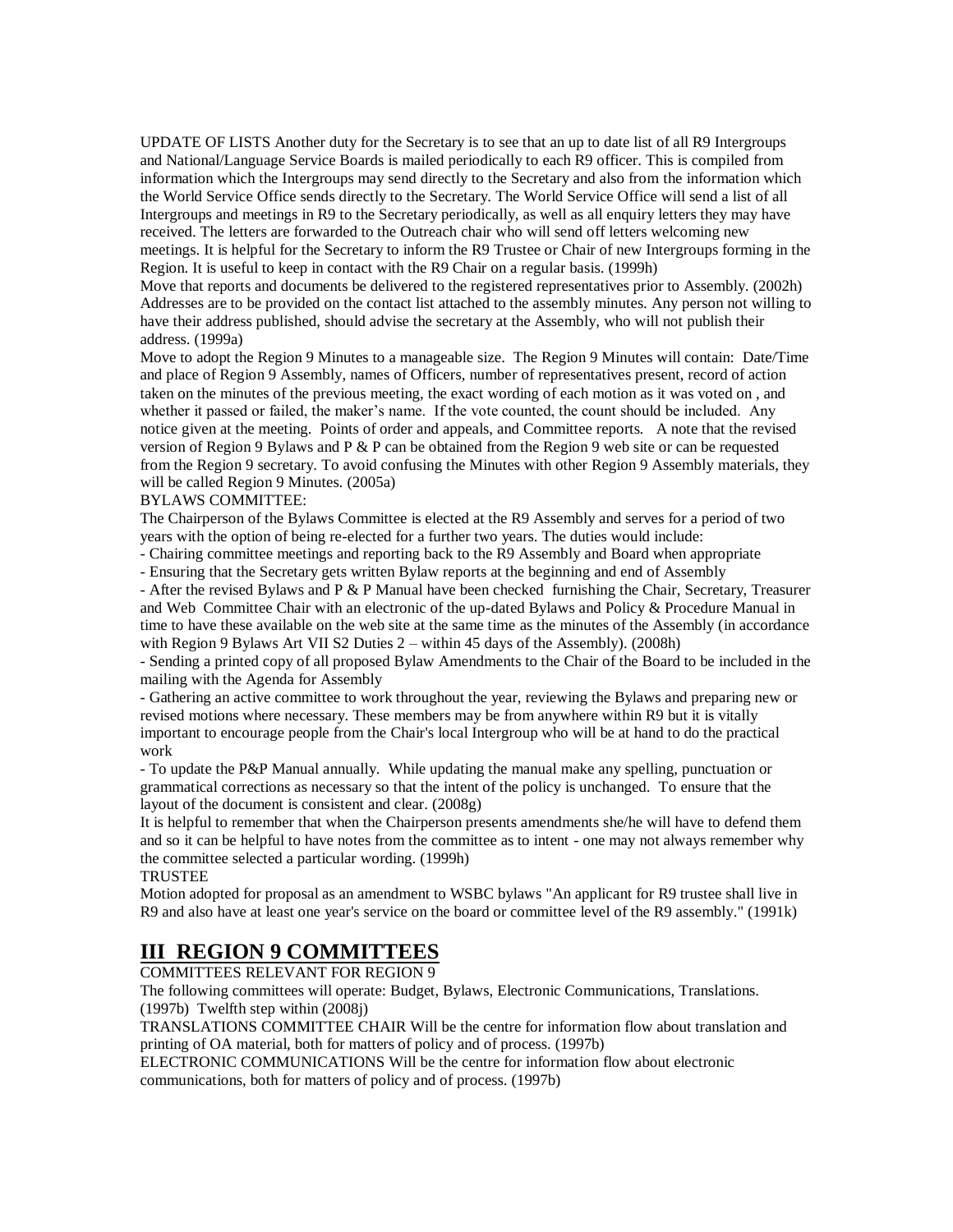REGION 9 PLAN (formally "Long Range Planning Committee") The Long Range Planning Committee has completed its work and will cease to exist. Planning will form part of the work of the full Assembly. One member will be appointed to give a presentation on Region 9 planning at each Assembly. (1997b) TWELFTH STEP WITHIN The purpose of this committee is to offer support and guidance to new and existing groups and service bodies.(2008j)

SUPPORT OF COMMITTEE CHAIRS

Move that a "Buddy" system be brought into place for committee chairs to support each other in the work they have undertaken for the year. (2002b)

### **IV REGION 9 TRANSLATIONS**

TRANSLATION INTO FRENCH

Move to adopt a policy to translate material into French. This material will include information from Region 9 and WSO, and various forms. The policy would be implemented by a committee of Israeli members, to be formed for this purpose. (1995j)

TRANSLATION GUIDELINES

The Translation guidelines submitted by the Translations committee were adopted. (1999l) Motion adopted "to revise the format of the Region 9 Guidelines for translations, by adding an index, subheadings, bullet points and editorial changes." (2002g)

Move to approve the Translation Guidelines. (2005b)

Move to add the following statements to the current Region 9 Translations Guidelines in the appropriate places:

"When OA Literature is updated, it is recommended that Service Boards selling existing stock insert an errata slip when detailing the most recent changes."

"Be aware that there may be people in other regions/countries working on translations in your own language. Consider in keeping in contact with them." (2002c)

ASSEMBLY ASSISTANCE WITH TRASLATIONS

The R9 Assembly will assist the Service Boards within Region 9 by doing the necessary legal work for getting translated literature approved by the WSO. at the assembly; the translations committee will assist with filling in and explaining the licensing agreement forms to get translated literature approved. (2008k) Each year at the Assembly we will set aside time in the agenda for issues regarding translating literature. We will help each other with questions regarding translating literature, understanding the different licensing agreement forms, filling in licensing agreement forms, copyright-issues and other issues related to translating literature. (2008n)

### **V FINANCE AND BUDGET**

REGION 9 FUNDS TO BE USED LOCALLY

In the event of an Intergroup having on hand funds raised for Region 9, these can, with permission, be used for Region 9 purposes in that country without going through central account. (1983d)

FINANCIAL ASSISTANCE FOR DELEGATES TO REGION 9 ASSEMBLY

Financial assistance be granted to delegates travelling to Region 9 Assemblies. Draft claim form approved. (1985b)

That the mailings to all member groups and Intergroups, as in article 5(ii) of the Bylaws, shall include applications for assistance to be returned within 2 months. To restrict assistance to Intergroups at present, and to include a registration form with this mailing. (1988d)

The Assembly resolves that priority for financial assistance for Regional representatives travelling to the R9 Assembly will be given to those IGs and NSBs that have never been represented before, secondly to those with the greatest distance to travel. (2009e)

It is requested that service bodies attach to the application form for assistance - the latest financial summary of the service body and that they give details of any funding for attendance at Region 9 Assembly from elsewhere. The Region 9 Board are authorised to consider (by email) those applications (2008e)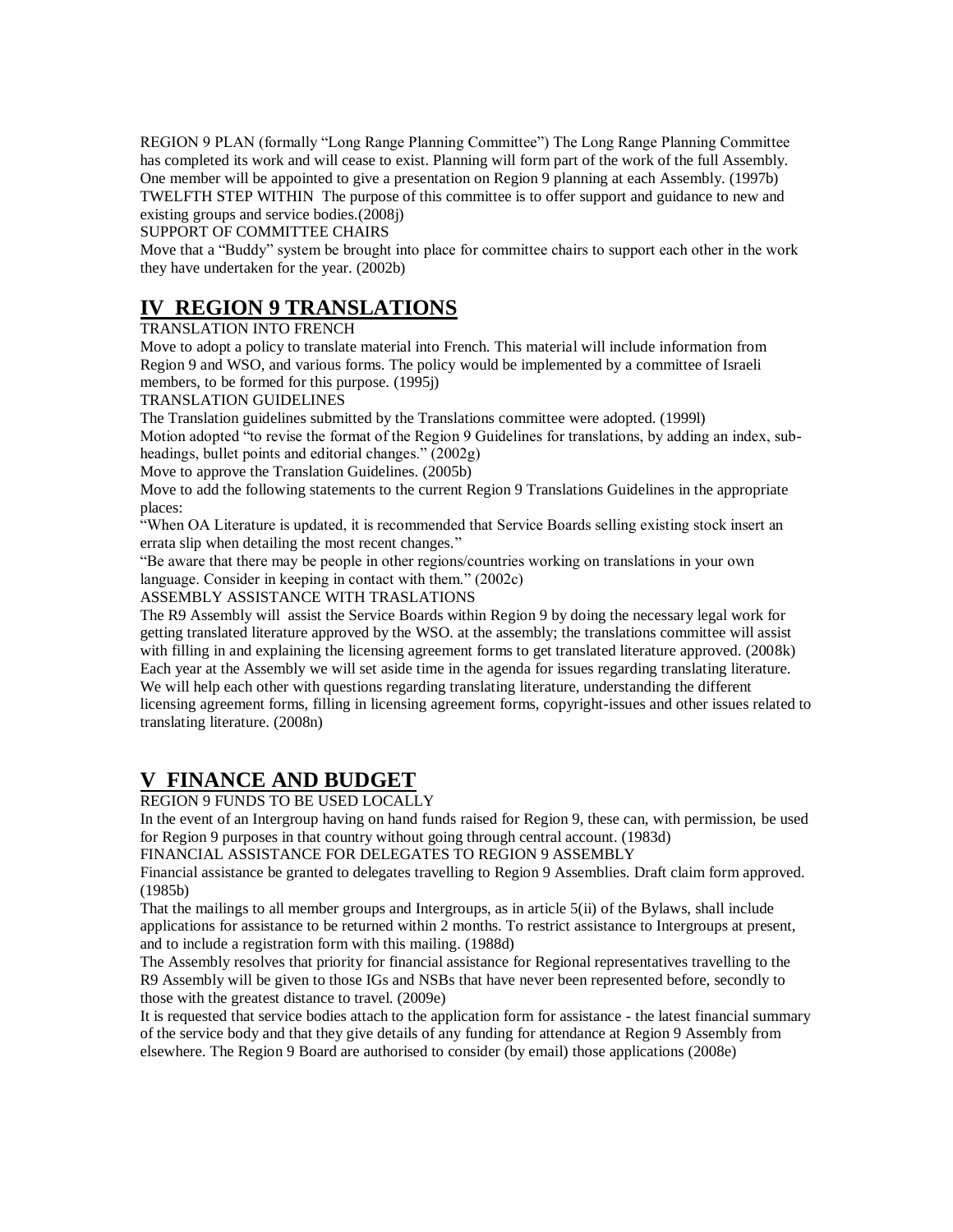The Board is authorized to make a decision on transferring up to EUR 2400.00 (GBP 1700.00) from Service to Delegate Assistance, 4 months before the next Assembly, whenever that takes place. (2007a) FINANCIAL ASSISTANCE FOR TRANSLATION / PRINTING

Move to provide funding for the professional translation and/or printing of Literature.

After adopting the Budget for Translation at the Region Nine Assembly, application forms will be sent out with the minutes of the Assembly. The treasurer will then send a reminder (via the Secretary) to all service bodies by email by  $31<sup>st</sup>$  January. These applications must be sent to the treasurer by  $31<sup>st</sup>$  March of the following year. The board is authorised to make a decision on the allocation of the translation and printing of literature budget by  $30<sup>th</sup>$  April. Consideration will be given by order of priority as follows: Service Boards

a) who currently do not have anything translated in their language

b) who have a small number of pamphlets currently translated (approved or not approved)

c) are interested in translating The Twelve Steps and Twelve Traditions of Overeaters Anonymous.

The Officers will consider the applications and make payments by  $31<sup>st</sup>$  May.

It is required that the Service Body requesting such funds

a) Include that in the application, a list of material that has already been translated in that language

b) Considers that this funding is a "payment on account" with a view to it being contributed back (in part or full) to Region Nine as the literature is sold, so that funds are reintroduced for translation of further material in future years

c) Make a substantive contribution to the cost and give details in the application.

The appropriate forms are available from the Secretary. (2004f)(amended 2008b)

SUGGESTED CONTRIBUTION SPLIT

Donations to be divided 70/30 between service/delegates, unless otherwise specified. (1989d) FUNDING OF REGION 9 CHAIR TO WSBC & ALL REGION 9 BOARD TO REGION 9 ASSEMBLY Region 9 chairman to attend every World Service Conference. (1989h)

To fund all Region 9 officers to attend R9 assembly. (1999k)

SATELLITE BANKING

Move to amend the P&P manual by adding the description of Satellite banking as follows: The Satellite banking concept described in the minutes of the 1994 Assembly is endorsed by the R9 Assembly as a procedure for simplifying and regulating the money transfers between donations and expenses in R9. (1994a)

ORGANISATION OF BANKING

Move to authorise the Regional Treasurer to set up a Business Account with PayPal.com. (2004b) Move to authorise the Regional Treasurer to open an interest bearing deposit account with a bank. (2004c) Move to authorise the Regional Treasurer to open a new bank account with an institution chosen at the Treasurer"s discretion. (2004d)

#### FUND RAISING PRODUCT

Move that R9 shall have a fund raising product for sale. (1994b)

The finance committee shall investigate and purchase OA Region 9 merchandise for sale at WSBC and other OA events, to raise funds for Region 9. (2002f)

#### SUGGESTED CONTRIBUTION TO REGION 9

To suggest to all Region 9 groups and service bodies that they aim to contribute a minimum of 5% of their annual income to Region 9. The suggested contribution, however it is to be paid, payable before  $1<sup>st</sup>$ September each year. (2009c)

#### SUGGESTED CONTRIBUTION TO WSO

Adopt a suggested contribution per group to WSO however it is paid of equal to 1/3 of its contribution to Region 9. (2006i)

#### ACCOUNTING YEAR, ACCOUNTS & REVIEW THEREOF

The Account year for Region 9 shall be 1st June to 31st May and the review of these accounts shall be completed by 31st August of the same year.

The person reviewing the accounts shall be an appointee of the Region 9 Board and shall ideally be a qualified account (or equivalent) and shall live in the same country as the Region 9 Treasurer.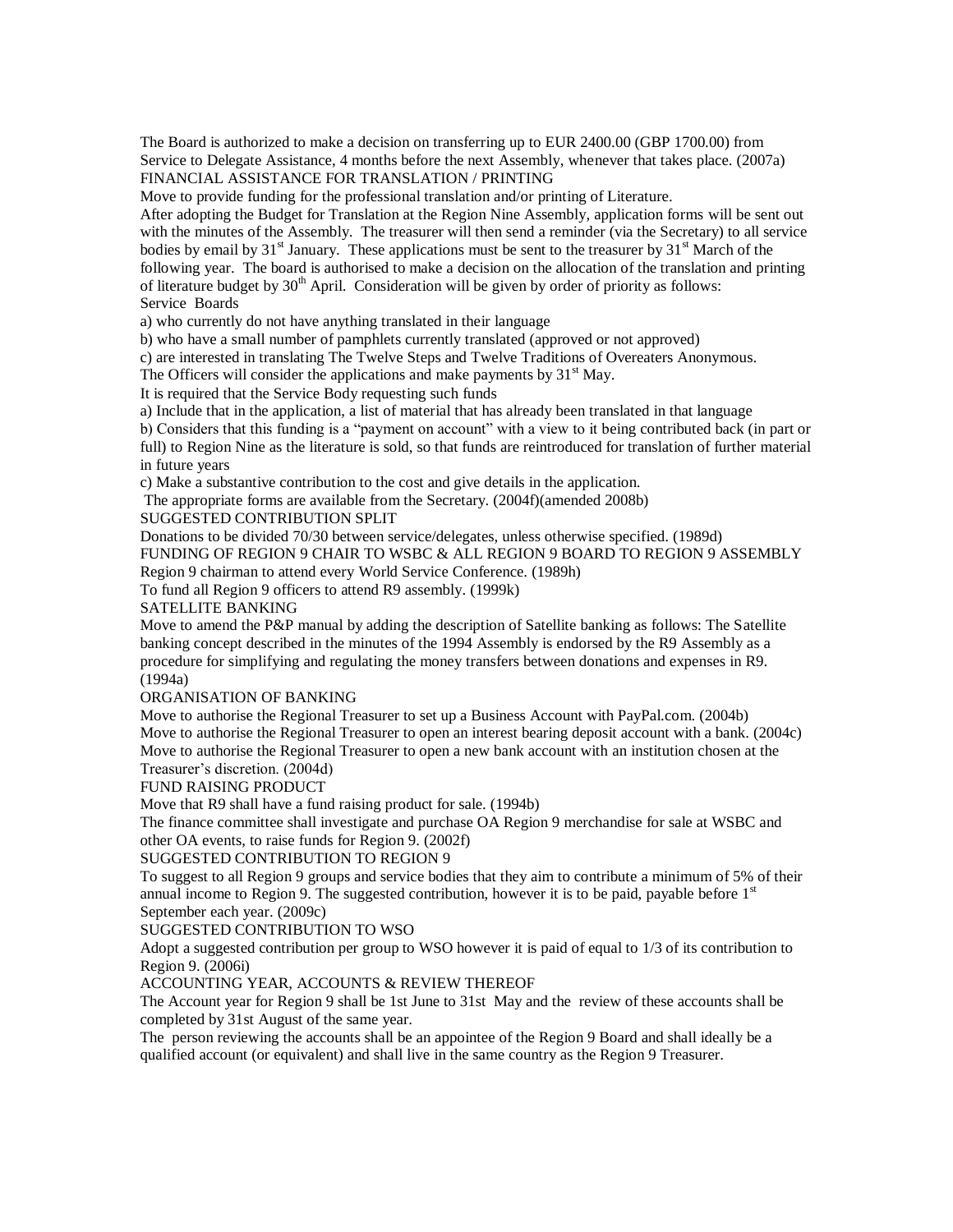The Region 9 Treasurer shall make available to the person reviewing the accounts all records, or copies of all records relating to the Region 9 Accounts.

The Region 9 Treasurer will furnish the person reviewing the accounts with details of all monies held in Satellite Banking and the names and addresses of the person/bodies holding these monies.

The person reviewing the accounts shall satisfy themselves of the accuracy of the Region 9 Accounts and shall verify the balance in all Satellite Banking Accounts.

The person reviewing the accounts shall submit a written report to the Region 9 Board. (2006b) REGISTRATION FEE FOR ASSEMBLY

Move to charge 50€/£33 or equivalent registration fee for the Region Nine Assembly, payable upon registration at the Assembly. (2006d)

AD-HOC PAYMENTS FOR MISCELLANEOUS BY COMMITTEE CHAIRS

That Committee Chairpersons can spend up to EUR 110.00 (GBP 73.33) for Region 9 without prior permission from Assembly, Region 9 Chairperson or Secretary. (2006g)

### **VI WEBSITE**

ACQUIRE WEBSITE FOR REGION 9  $\&$  COMMITTEE ESTABLISHED TO AGREE CONTENT  $\&$ DESIGN

Region 9 will register/purchase the domain name " OARegion9.org Cost: £20/year (\$30/year to buy domain name); usually paid 2 years in advance (monthly)  $+ £50$  for source (to keep it running), DNS Service (£80 per year?) (2000b)

NB The Region 9 website address has now been revised to :- [www.region9oa.org](http://www.region9oa.org/)

Motion adopted to establish a Region 9 web site. A committee will be set up to agree content and technical design.

Committee members will include

-content editor

-technical editor

who will liaise with the Region 9 Board. (2001c)

#### AUTOMATION OF WORLD SERVICE ONLINE MEETING

Motion adopted that Region 9

a) investigates options and cost benefits for the automation of the world service online meeting.

b) contact other Region chairs to get their views on the value of the automation with a view to putting forward a proposal to the world service office at the next world service business conference. (2001e) WSO ONLINE MEETING DIRECTORY

We move to ask World Service, to investigate the options and costs to improve the search capabilities of the world service online meeting directory. The search results should be narrowed down by allowing search by "closest city" and zip code, and the results should be displayed in a single page making it quicker to find the appropriate meeting. The meeting form would have to be changed to include "closest city." (2002d) PUBLICATIONS POLICY

Every registered Service Body within Region 9, as well as the WSO or other Regions, can submit material to place on the Region 9 website. (2008l)

We move to create a document explaining the procedure for application to the Region 9 translation fund. (2009a)

#### MAINTAINING ANONYMITY

The Region 9 Electronic Communications Committee Chair and the Region 9 Secretary will ensure anonymity is maintained when publishing material from registered Service Bodies within Region 9, WSO or other Regions. (2008m)

### **VII SERVICE BODIES**

MANUAL FOR NATIONAL /LANGUAGE SERVICE BOARDS

Motion adopted that Region 9 should produce a Manual for National and Language Service Boards, including sample Bylaws, that allow flexibility and options for different needs, with examples from bylaws already established and from the current draft. (2001b)

Move that the Assembly adopt the outline of the guidelines as revised for National/Language Service Boards. (2002a)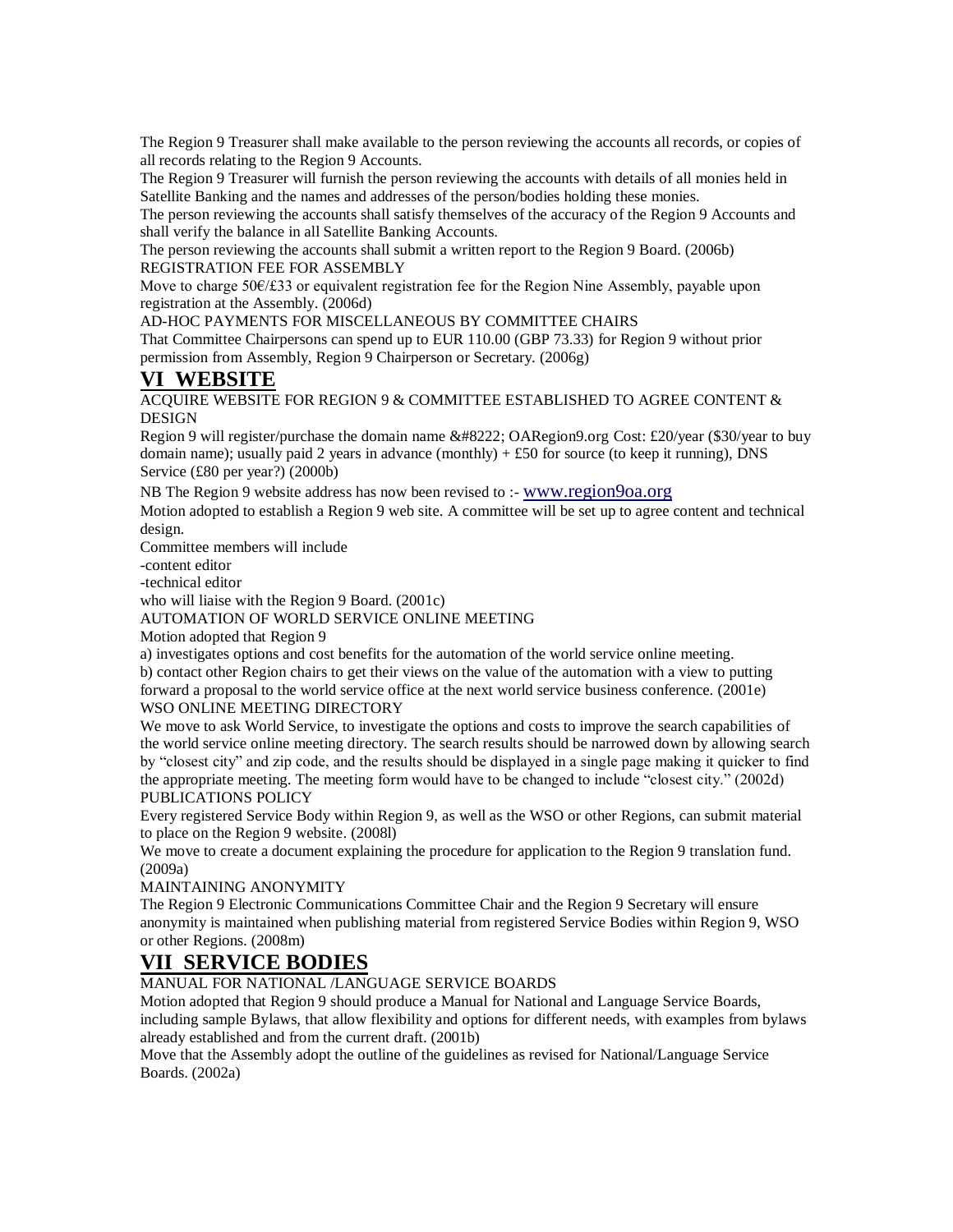Adoption of the Guidelines for National/Language Service Boards under the title Region 9 Manual: Guidelines for National/Language Service Boards and also publish it on the Region Web Site. (2005c) NEW GROUPS & CONTACT WITHIN REGION 9

When new groups emerge in R9 the Chair and Trustee will encourage neighbours to help each other and use money from the liaison budget to promote service visits from an existing IG or NSB to these new areas of OA activity. (1996g)

RESTRUCTURING WSBC

This Region believes that restructuring decisions should take account of both cost and principle – they are equally important. (200f)

OA OVERALL SERVICE STRUCTURE

The following statements were adopted. Under the current structure we do not recommend breaking up into further groups. Recommend Option 1. To consider carrying on as is.

Recommend that the assembly seek to improve communication during the year and that the strategic planning groups specifically work on this as action items. For now we do not foresee the development of an OA International and believe it is in the best interest of countries in Region 9 to maintain representation at WSBC.

We recommend that Region 9 Assembly take action to promote an increase of contributions to Region 9 and World Service Office.

We do not recommend country autonomy at this time.

In the long term we see Europe & Eastern Mediterranean as one group and Africa and Asia as separate groups. (2000c)

1. Motion adopted reaffirm the 2000 Region 9 Assembly statement:

For now we do not foresee the development of an OA International and believe it is in the best interest of countries in Region 9 to maintain representation at World Service Business Conference.

We recommend that Region 9 Assembly take action to promote an increase of contributions to Region 9 and World Service Office.

We do not recommend country autonomy at this time.

2. Continue to relay this message within the OA service structure, creating a restructuring sub-committee for this purpose. (2001a)

### **VIII PUBLIC INFORMATION**

#### REGION 9 WEEK

Move to adopt a Region 9 week to think of our members and the still suffering compulsive overeater. Also in view of our geography, countries, states and language barriers within our Region to think about OAs who may be living in troubled or poor areas. (2006e)

The first week of September is designated as Region 9 week. (2008c)

The Assembly will make a detailed plan for PI work in order to increase awareness of OA in countries that do not have any OA meetings at all or have only very few meetings. The nature and content of this PI will be decided by the Assembly or the Translation and PI committees. (2008i)

### **IX WORLD SERVICE BUSINESS CONFERENCE & WSO**

FUNDING OF REGION 9 CHAIR TO WSBC

Region 9 chairman to attend every World Service Conference. (1989h)

REGIONAL DELEGATES TO WSBC

1. If the Region is represented by less than forty per cent of its Intergroups, up to 5 additional delegates to WSBC could be selected.

2. Preference shall be given to Delegates from Intergroups and service bodies that otherwise will not be represented.

3. If there are no candidates from those Intergroups, the Region 9 Assembly will select the candidates from among its voting members who will be able to attend WSBC.

4. The selection of candidates will be made at the yearly Region 9 Assembly.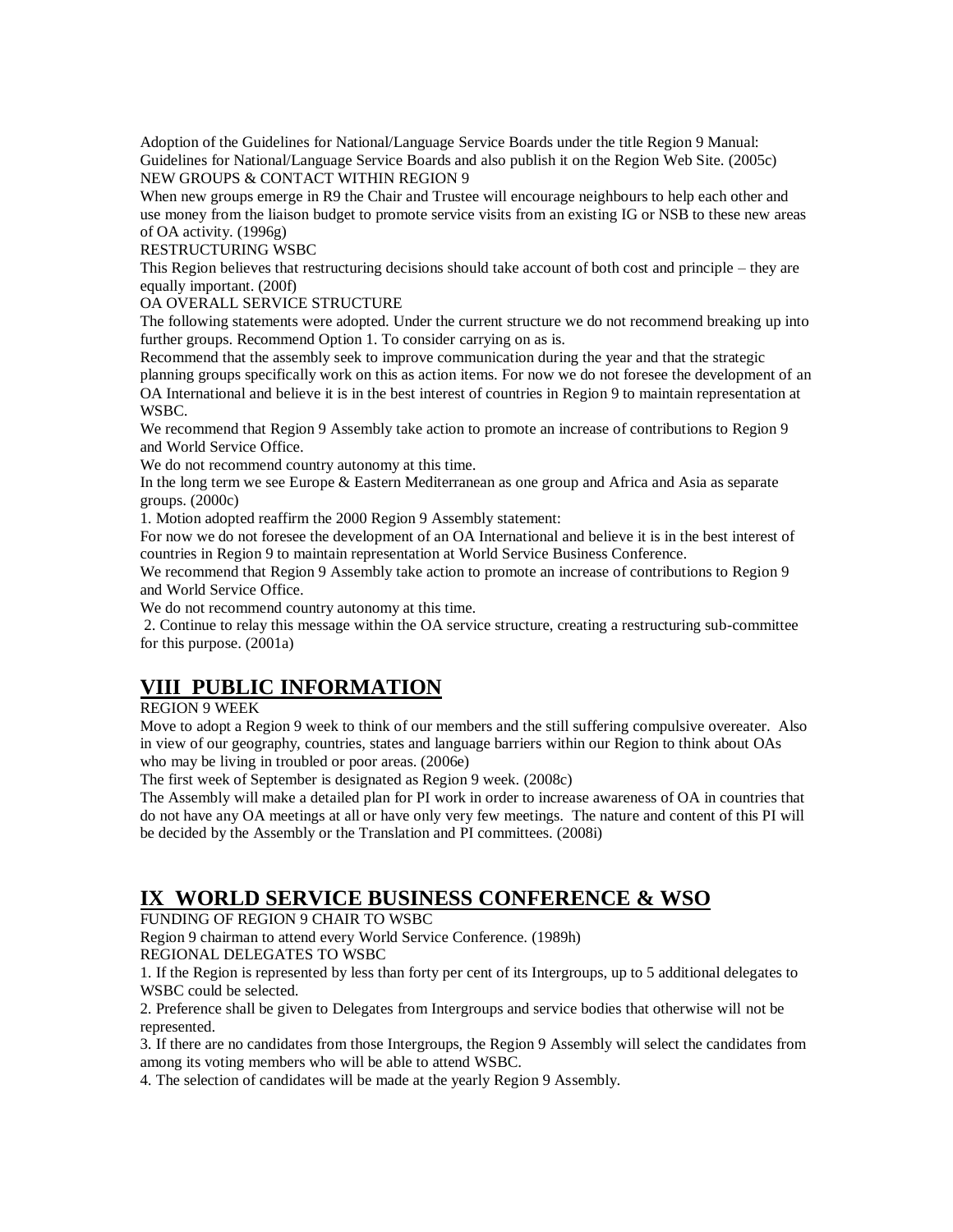5. All candidates have to comply with the qualifications for delegates in the OA Inc, Bylaws, Subpart B, Article X, Section 3, c, 1-5.

6. Intergroups that submit candidates to be selected as Region 9 Delegates to the WSBC have to file an application at least 60 days prior to the Region 9 Assembly where the selection will be made.

7. All applications are to be sent to the Region 9 Treasurer.

8. The Treasurer will inform the Region 9 Assembly of the Candidates on the Friday morning and the Assembly will make a selection from among those having filed the Application provided they meet the requirements.

9. The funding of the Region 9 Delegate will depend on the availability of funds. If the funds are available the Region 9 Delegate to the WSBC will be funded according to the Policy and Procedure 1996h. 10. Prior to selection of the delegates, the Treasurer will inform the Assembly of the funds available for this purpose.

11. The number of delegates selected will depend on the funds available, but in any case shall not be more than five. (2006c)

COMMUNICATION FROM WSO

Move to instruct WSO that all mailings sent out to Service Boards and which require responses to be returned to WSO, will allow for a minimum of 60 days for the required response to be returned. These mailings will be made available electronically and electronic returns will be acceptable. (2002k)

### **X CONVENTION**

DURATION OF CONVENTION & MISC

Length of Convention at the discretion of its host SB. (1991l)

The annual Region 9 Assembly will be held within Region Nine. On even years, a Region 9 Convention will not be necessarily held. (1999b)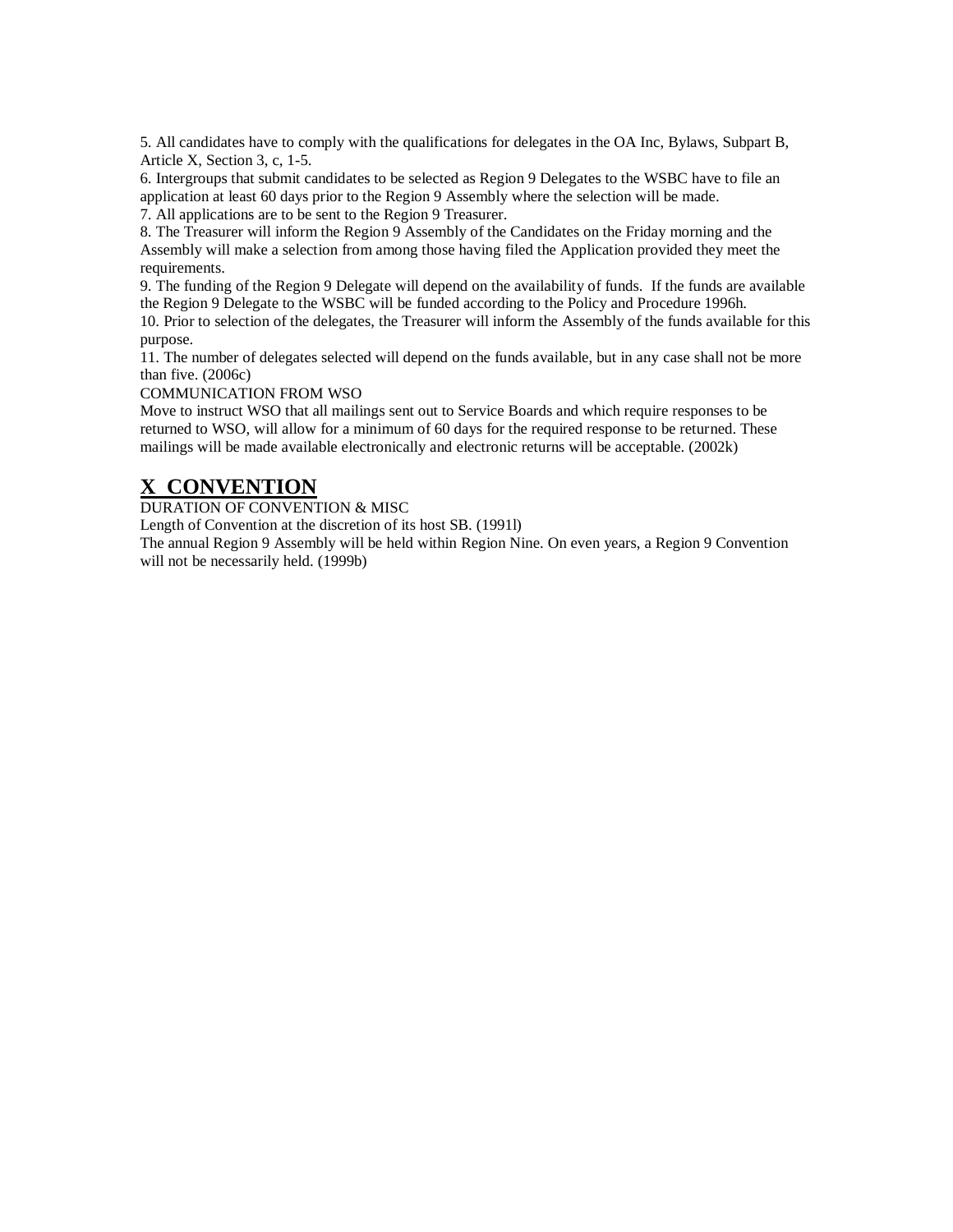### **XI MISCELLANEOUS**

REGION 9 OFFICE

Move to adopt a policy to prepare guidelines for setting up an office. (1995k) ANOREXIA / BULIMIA

Region 9 to propose new business policy motion for WSBC 1998 to rescind WSBC policy 1982a that states "Overeaters Anonymous does not have any literature for specific eating disorders other than compulsive overeating. We welcome in love and fellowship all who have the desire to stop eating compulsively". (1997f)

Anorexic/Bulimic issue After a long and moving discussion the following position statement was adopted: We believe our literature is not yet inclusive; it is especially important that the first contact with a newcomer (of all types) be inclusive.

The term "compulsive eater" is more inclusive than "compulsive overeater."

Some members feel that the term "abstinence" is the biggest obstacle to an inclusive approach. The majority feel that what we have in common is our thinking.

Some feel that the real differences exist but that it is possible to find common ground within the existing literature. (1997h)

WSO ENCRYPTION PROGRAM TO SAFEGUARD ANONYMITY & PERSONAL DATA Move to implement an encryption program within 3 months to allow for secure transmission of all online meeting updates, between the computer at which the data is entered and the WSO server. This program will further safeguard the anonymity of members whose personal data appears on the update form. (2002i) FOOD PLANS

Move that in the event that WSBC does not adopt the pamphlet Dignity of Choice, the WSBC Policy 2000a directing the Board of Trustees to develop this pamphlet, will be rescinded. The Board of Trustees shall evaluate the events that took place at WSBC between 2000-2003.

The BOT will collect further information from Regions, National/Language Service Boards and Intergroups and will submit their conclusions and/or proposals for bringing about unity on the issue of food plans to WSBC 2004.(2002l)

NOTEBOOK

Region 9 will cease to publish the Notebook. (2004e)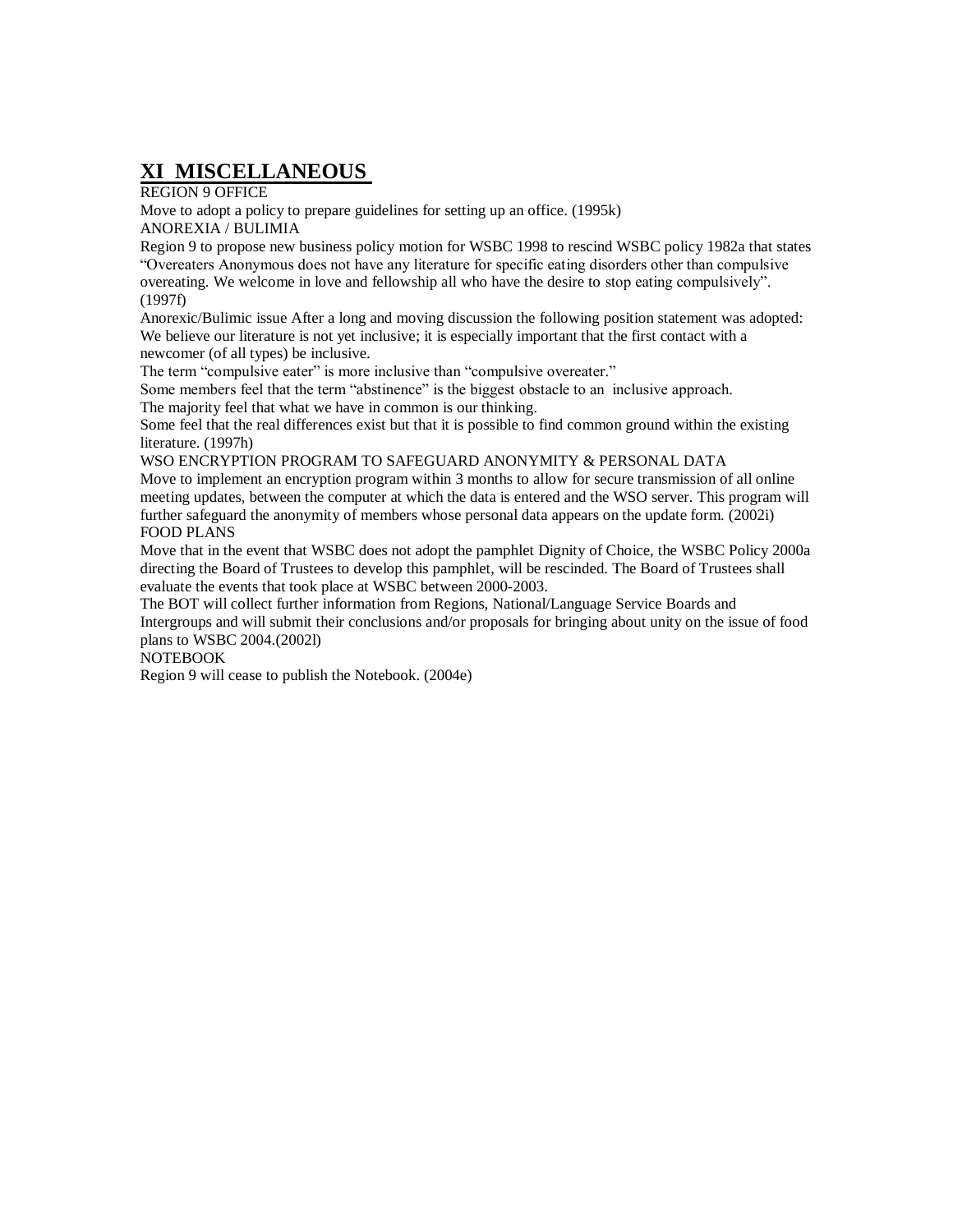### **OVEREATERS ANONYMOUS**

### **REGION NINE POLICIES AND PROCEDURES MANUAL**

### **A SUMMARY OF CONTINUING EFFECTS MOTIONS 1983-2009**

### **INTRODUCTION**

It is noted that all motions appearing in this summary were adopted by the group conscience of the Overeaters Anonymous Region Nine Assembly. Furthermore, until changed, these motions set self-imposed limits on the Region. **Continuing Effect Motions** 

### **1983a** The primary purpose of the Region 9 Assembly is the same as that of all OA service - to carry the OA message to the still suffering compulsive overeaters, wherever they live and whatever language they speak. In fulfilling our purpose, we should ever strive to achieve worldwide OA unity and common policies among all countries. With love and tolerance as our code, together we can do what we could never do alone.

- **1983d** In the event of an Intergroup having on hand funds raised for Region 9, these can, with permission, be used for Region 9 purposes in that country without going through central account.
- **1985b** Financial assistance be granted to delegates travelling to Region 9 Assemblies. Draft claim form approved.
- **1988d** That the mailings to all member groups and Intergroups, as in article 5(ii) of the Bylaws, shall include applications for assistance to be returned within 2 months. To restrict assistance to Intergroups at present, and to include a registration form with this mailing.
- **1989b** That Assembly be extended to two full days.
- **1989d** Donations to be divided 70/30 between service/delegates, unless otherwise specified.
- 1989h Region 9 chairman to attend every World Service Conference.
- **1991k** Motion adopted for proposal as an amendment to WSBC bylaws "An applicant for R9 trustee shall live in R9 and also have at least one year's service on the board or committee level of the R9 assembly."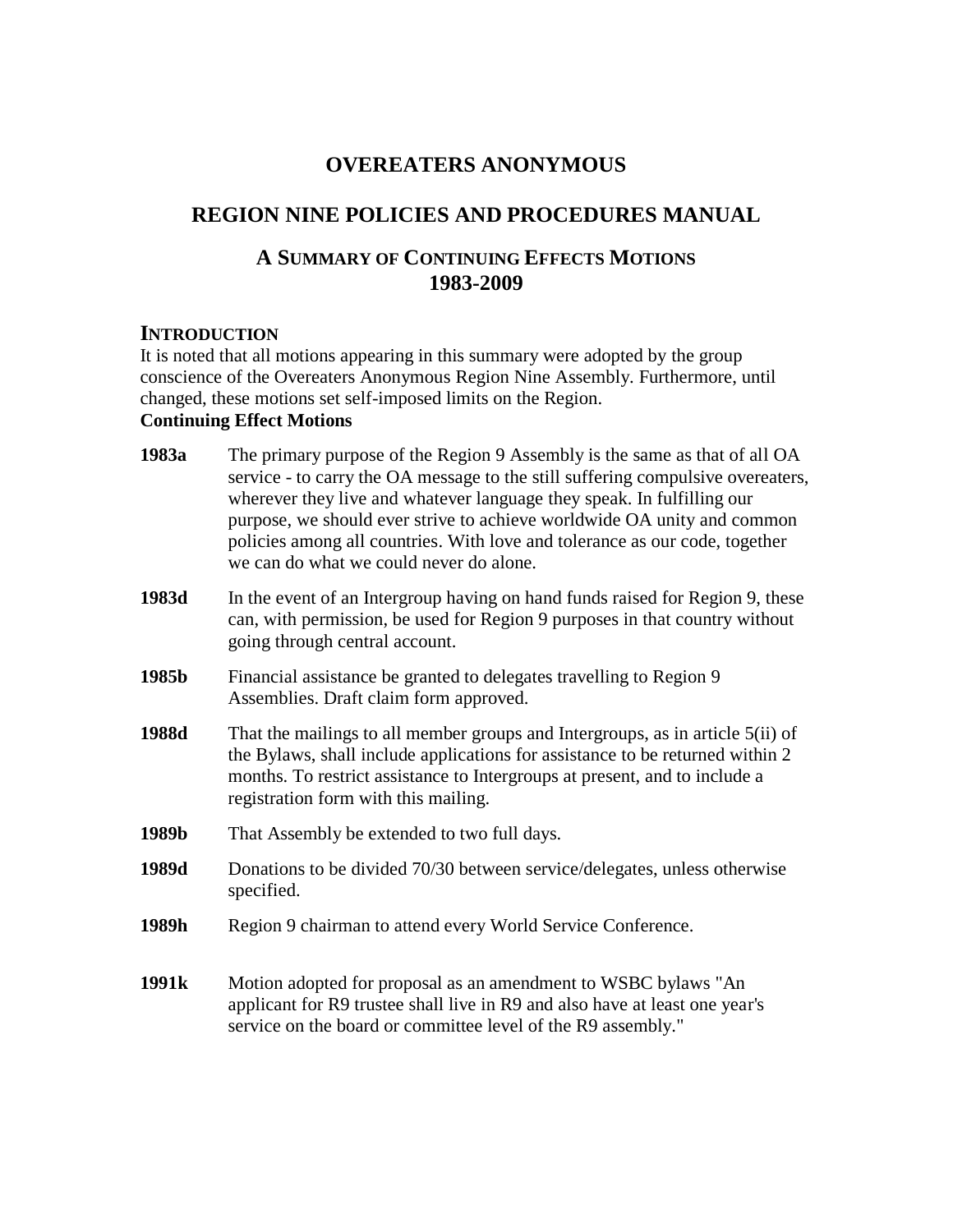| 19911             | Motion to leave the length of a convention at the discretion of a host country<br>agreed.                                                                                                                                                                                                                                                                   |
|-------------------|-------------------------------------------------------------------------------------------------------------------------------------------------------------------------------------------------------------------------------------------------------------------------------------------------------------------------------------------------------------|
| 1991m             | Motion to call the European Service meeting, the R9 European Service<br>meeting agreed                                                                                                                                                                                                                                                                      |
| 1994a             | Move to amend the P&P manual by adding the description of Satellite<br>banking as follows: The Satellite banking concept described in the minutes of<br>the 1994 Assembly is endorsed by the R9 Assembly as a procedure for<br>simplifying and regulating the money transfers between donations and<br>expenses in R9.                                      |
| 1994b             | Move that R9 shall have a fund raising product for sale.                                                                                                                                                                                                                                                                                                    |
| 1995 <sub>j</sub> | Move to adopt a policy to translate material into French. This material will<br>include information from Region 9 and WSO, and various forms. The policy<br>would be implemented by a committee of Israeli members, to be formed for<br>this purpose.                                                                                                       |
| 1995 <sub>k</sub> | Move to adopt a policy to prepare guidelines for setting up an office.                                                                                                                                                                                                                                                                                      |
| 1995m             | Move that Region 9 adopts the following forms:                                                                                                                                                                                                                                                                                                              |
|                   | 1. Officer and Committee Chairs                                                                                                                                                                                                                                                                                                                             |
|                   | 2. Delegate Registration.                                                                                                                                                                                                                                                                                                                                   |
| 1996f             | The Assembly will divide up the list of IGs and NSBs not represented here at<br>Assembly amongst the delegates who are here. Each delegate here will be<br>responsible for undertaking some liaison activity with the IG or NSB they<br>have adopted. Each delegate will then submit a written report to the Region 9<br>Chair within 6 months of Assembly. |
| 1996g             | When new groups emerge in R9 the Chair and Trustee will encourage<br>neighbours to help each other and use money from the liaison budget to<br>promote service visits from an existing IG or NSB to these new areas of OA<br>activity.                                                                                                                      |
| 1996h             | The Assembly resolves that priority for financial assistance for Regional<br>representatives travelling to the R9 Assembly will be given to those IGs and<br>NSBs with the greatest distance to travel and secondly to those attending their<br>first Assembly.                                                                                             |
| 1997a             | At each Assembly there will be an orientation session. The aim being to give<br>delegates (particularly first time delegates) a general overview of the<br>processes of the Assembly.                                                                                                                                                                       |
| 1997b             | The following committees will operate: Budget, Bylaws, Electronic<br>Communications, Translations.                                                                                                                                                                                                                                                          |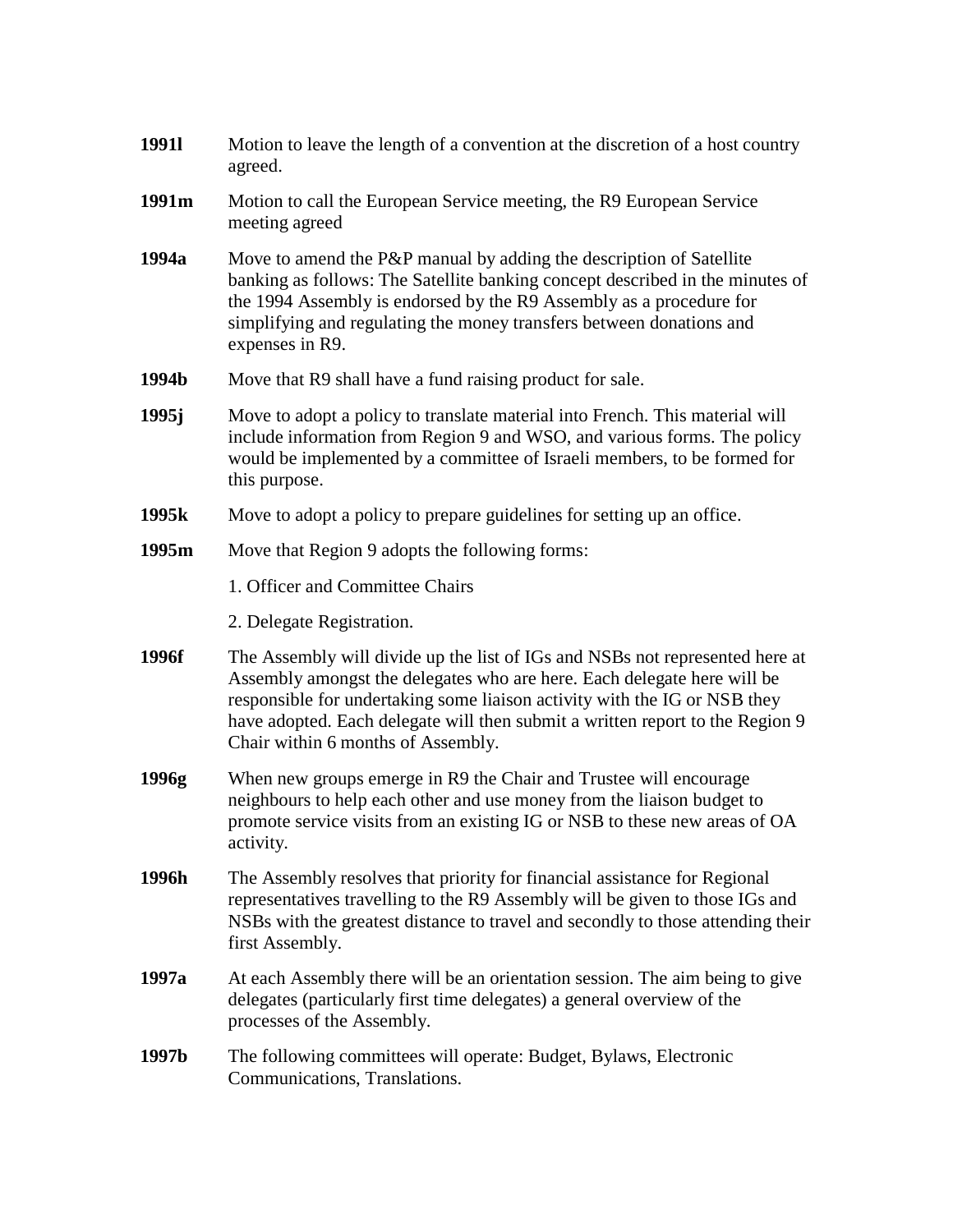TRANSLATIONS COMMITTEE CHAIR Will be the centre for information flow about translation and printing of OA material, both for matters of policy and of process.

ELECTRONIC COMMUNICATIONS Will be the centre for information flow about electronic communications, both for matters of policy and of process.

REGION 9 PLAN (formally "Long Range Planning Committee") The Long Range Planning Committee has completed its work and will cease to exist. Planning will form part of the work of the full Assembly. One member will be appointed to give a presentation on Region 9 planning at each Assembly.

- **1997f** Region 9 to propose new business policy motion for WSBC 1998 to rescind WSBC policy 1982a that states "Overeaters Anonymous does not have any literature for specific eating disorders other than compulsive overeating. We welcome in love and fellowship all who have the desire to stop eating compulsively".
- **1997h** Anorexic/Bulimic issue After a long and moving discussion the following position statement was adopted:

We believe our literature is not yet inclusive; it is especially important that the first contact with a newcomer (of all types) be inclusive.

The term "compulsive eater" is more inclusive than "compulsive overeater."

Some members feel that the term "abstinence" is the biggest obstacle to an inclusive approach.

The majority feel that what we have in common is our thinking.

Some feel that the real differences exist but that it is possible to find common ground within the existing literature.

- **1999a** Addresses are to be provided on the contact list attached to the assembly minutes. Any person not willing to have their address published, should advise the secretary at the Assembly, who will not publish their address.
- **1999b** The annual Region 9 Assembly will be held within Region Nine.
- **1999e** To suggest to all Region 9 Intergroups and National/Language Service Boards that they set a goal for annual Contributions to R9. The suggested amount will be reviewed at the annual Assembly.
- **1999g** Amended 2004e

#### **1999h** Move to adopt the following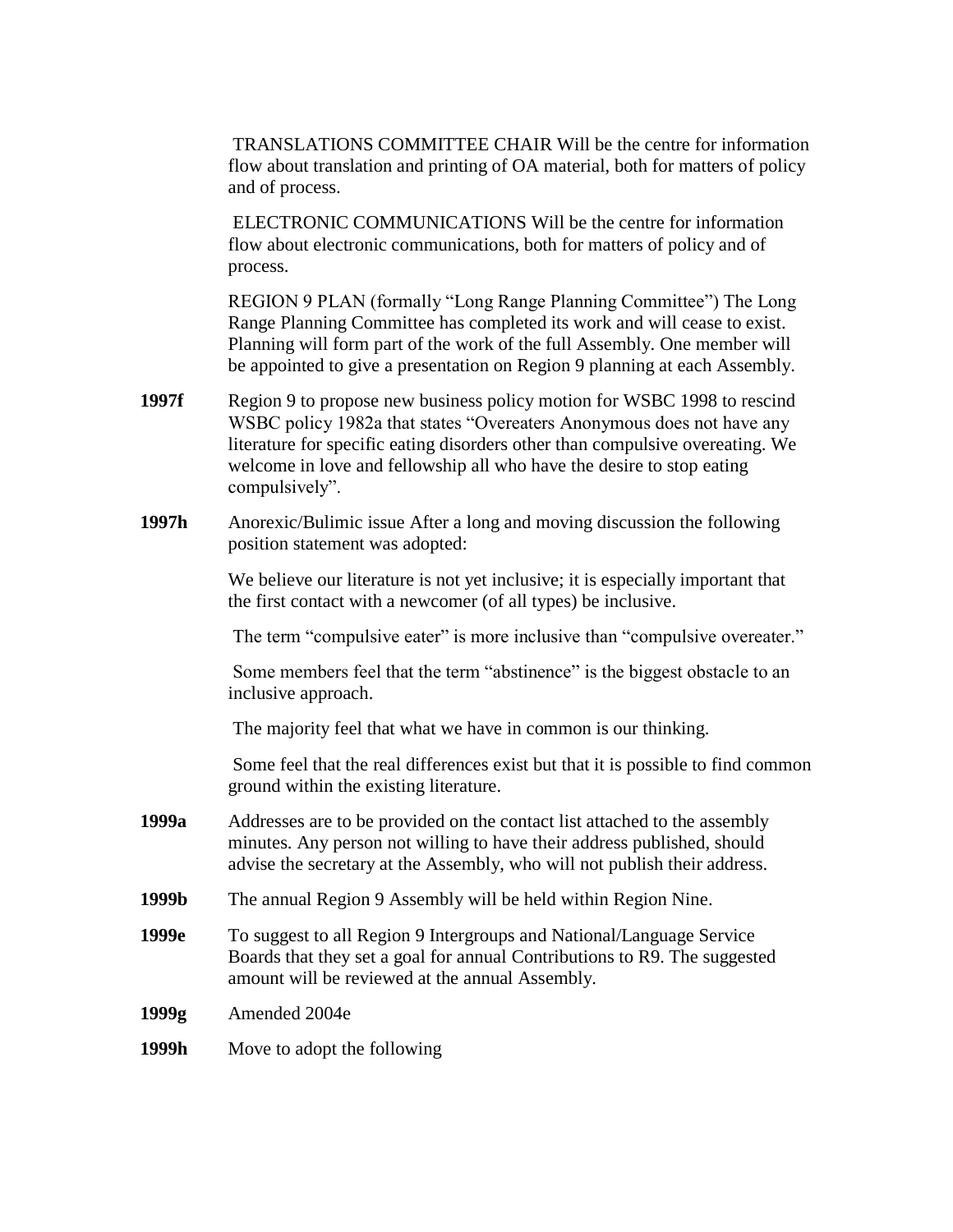JOB DESCRIPTIONS FOR BOARD AND COMMITTEE CHAIRS as part of our Regional policy and procedure.

#### CHAIRPERSON:

The Chairperson is elected by the Region 9 Assembly for a period of two years and fills a variety of duties:

- Chairs the R9 business assemblies, including preparation of the Agenda

- Communicates with the different R9 officers and committees during the year

- Attends functions within the Region, where budget allows

- Represents R9 at the World Service level, including at the WSBC

- Represents R9 in the Board of Trustees Intergroup and Region committee (IGAR) - Works with the R9 Trustee on some of the issues directly concerning the Region

- Chairs the R9 Board

- Is responsible for ensuring that an Officer Nomination form is sent to each Intergroup and Delegate in an election year

- Is responsible for sending a Bid form for hosting a R9 Assembly to Intergroups and Delegates on election year

#### TREASURER:

The Treasurer is elected by the Region 9 Assembly for a period of two years and fills a variety of duties:

- Chairs R9's Budget and Finance committee

- Prepares an annual budget for approval of the assembly

- Maintains records of all Income and expenses incurred by the different activities in the Region

- Provide an annual report of all contributions received, as well as income and expenses

- Maintains the R9 bank account and records of monies kept by different functions in other countries (satellite banking)

- Serves on the R9 Board

#### SECRETARY: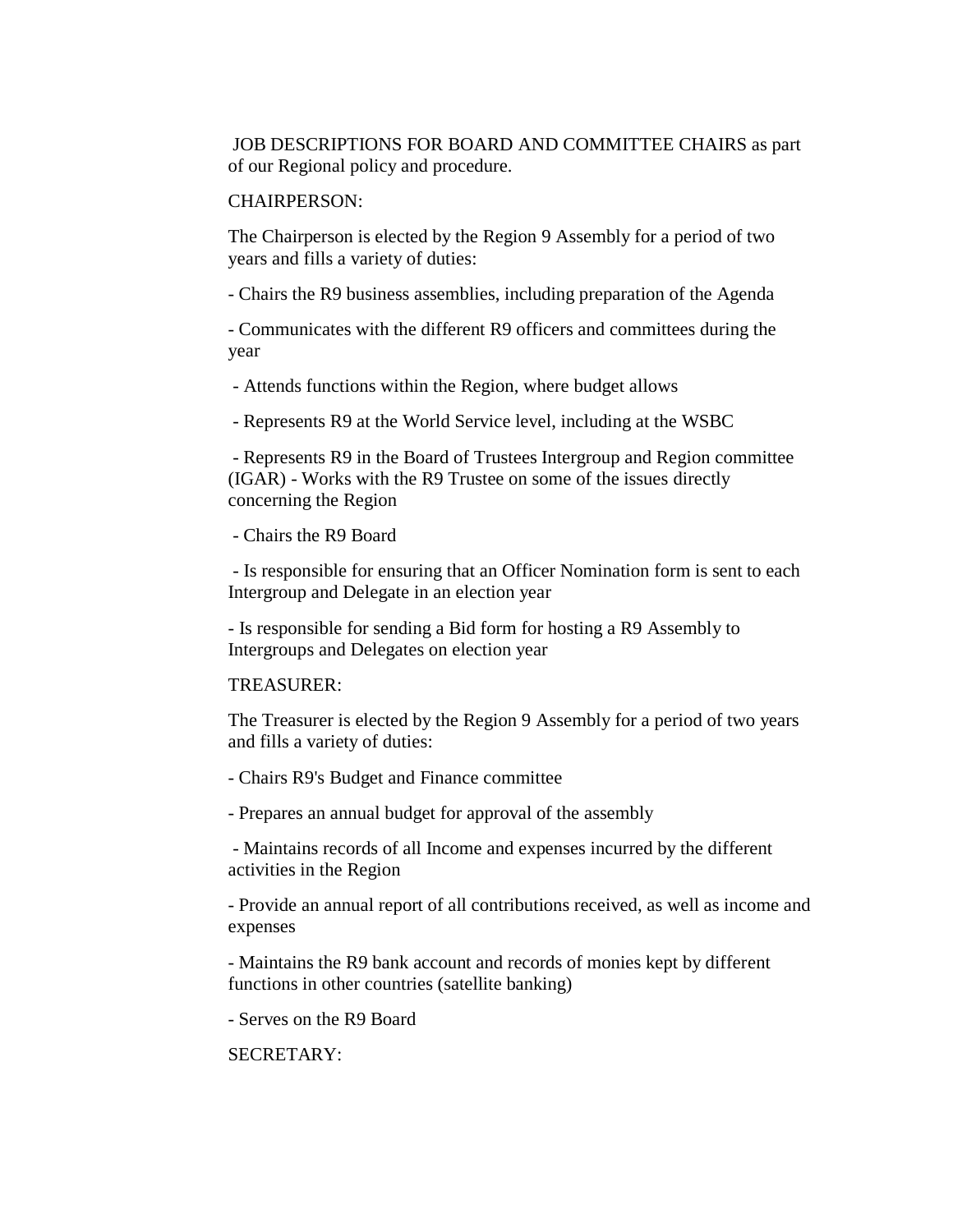The main responsibilities of the Secretary are to produce and mail minutes of all Region 9 Assemblies, and maintain updated listing of R9 Intergroups and National/Language Service Boards. The procedure for this is as follows:

MINUTES OF THE ASSEMBLY:

1. The Chair will send out an agenda prior to the Assembly, and will include reminders to all Officers and presenters of topics to bring with them to Assembly a written report for inclusion with the minutes.

2. It is useful to record the Assembly with a tape recorder. A small hand held machine is quite adequate.

3. At Assembly, the Secretary needs to collect copies of all reports to be included with the minutes. It is also necessary that all motions are given to the Secretary in writing. It is important to note the name of the proposer and seconder, and the count of the voting on each motion.

4. The time scale for producing the minutes is short, and it is helpful to have copies of all paperwork to be included with the minutes in your possession, when coming home from the assembly, as there may not be time to use the postal system and still get the minutes out in the timescale set out in the bylaws.

5. Typing the actual minutes is time consuming. It's probably a full day's work. When the first draft is complete, it is useful to fax a copy of the minutes to the chair, or another officer who was present at the Assembly for any comments. It's also useful to have a local member proof read the minutes for spelling or grammar mistakes. The minutes will include all reports, and revised copies of the R9 Bylaws and P&P Manuals, if possible.

 6. Once the minutes are printed and bound in a simple binder, one copy can be taken to the post office where it is weighed and the postage costs for the different parts of the world assessed. Then one can buy the stamps and do the mailing from home, if that is suitable. The minutes are expensive to produce, so it is always helpful to keep a balance of monies in a satellite account if the Secretary is not in local contact with the Treasurer.

 UPDATE OF LISTS Another duty for the Secretary is to see that an up to date list of all R9 Intergroups and National/Language Service Boards is mailed periodically to each R9 officer. This is compiled from information which the Intergroups may send directly to the Secretary and also from the information which the World Service Office sends directly to the Secretary. The World Service Office will send a list of all Intergroups and meetings in R9 to the Secretary periodically, as well as all enquiry letters they may have received. The letters are forwarded to the Outreach chair who will send off letters welcoming new meetings. It is helpful for the Secretary to inform the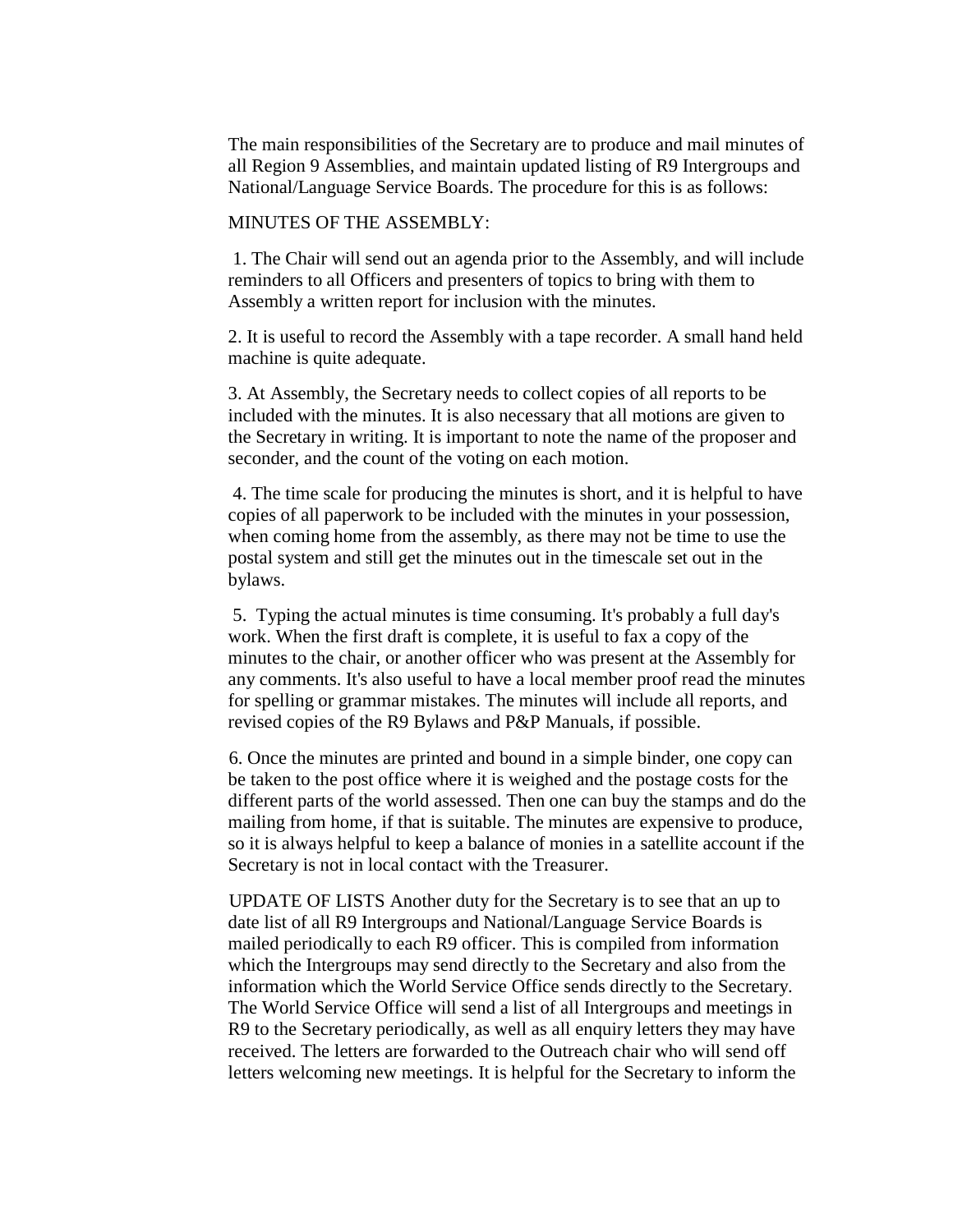R9 Trustee or Chair of new Intergroups forming in the Region. It is useful to keep in contact with the R9 Chair on a regular basis.

BYLAWS COMMITTEE The Chairperson of the Bylaws Committee is elected at the R9 Assembly and serves for a period of two years with the option of being re-elected for a further two years. The duties would include:

- Chairing committee meetings and reporting back to the R9 Assembly and Board when appropriate

- Ensuring that the Secretary gets written Bylaw reports at the beginning and end of Assembly

Amended 2008h

- Sending a printed copy of all proposed Bylaw Amendments to the Chair of the Board to be included in the mailing with the Agenda for Assembly

- Gathering an active committee to work throughout the year, reviewing the Bylaws and preparing new or revised motions where necessary. These members may be from anywhere within R9 but it is vitally important to encourage people from the Chair's local Intergroup who will be at hand to do the practical work

Amended 2008g

It is helpful to remember that when the Chairperson presents amendments she/he will have to defend them and so it can be helpful to have notes from the committee as to intent - one may not always remember why the committee selected a particular wording.

- **1999k** To fund all Region 9 officers to attend R9 assembly.
- **1999l** The Translation guidelines submitted by the Translations committee were adopted.
- **2000b** Region 9 will register/purchase the domain name  $\&\#8222$ ; OARegion9.org Cost: £20/year (\$30/year to buy domain name); usually paid 2 years in advance (monthly) + £50 for source (to keep it running), DNS Service (£80 per year?)
- **2000c** The following statements were adopted. Under the current structure we do not recommend breaking up into further groups. Recommend Option 1. To consider carrying on as is.

Recommend that the assembly seek to improve communication during the year and that the strategic planning groups specifically work on this as action items. For now we do not foresee the development of an OA International and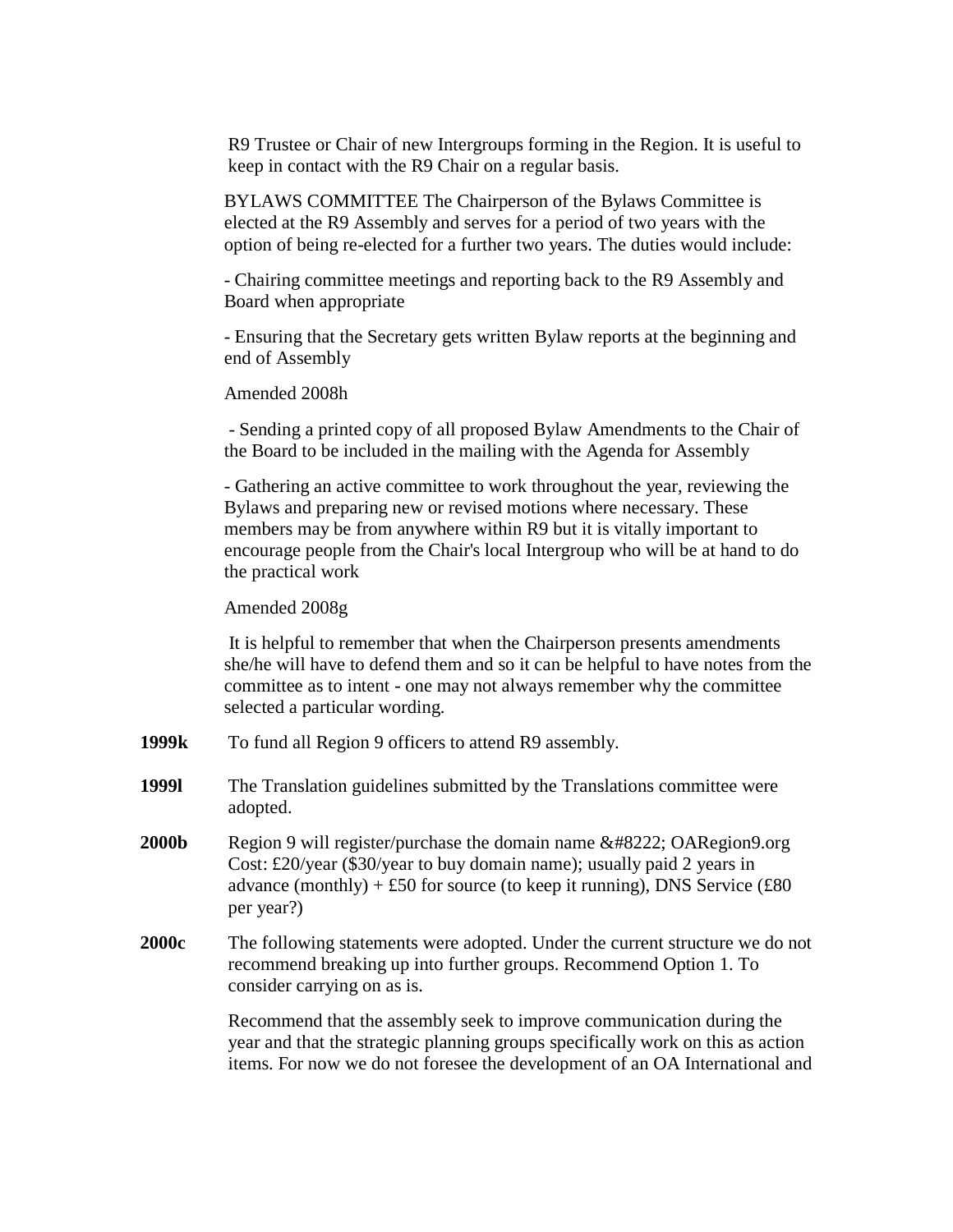believe it is in the best interest of countries in Region 9 to maintain representation at WSBC.

We recommend that Region 9 Assembly take action to promote an increase of contributions to Region 9 and World Service Office.

We do not recommend country autonomy at this time.

In the long term we see Europe & Eastern Mediterranean as one group and Africa and Asia as separate groups.

**2001a** 1. Motion adopted reaffirm the 2000 Region 9 Assembly statement:

For now we do not foresee the development of an OA International and believe it is in the best interest of countries in Region 9 to maintain representation at World Service Business Conference.

We recommend that Region 9 Assembly take action to promote an increase of contributions to Region 9 and World Service Office.

We do not recommend country autonomy at this time.

2. Continue to relay this message within the OA service structure, creating a restructuring sub-committee for this purpose.

- **2001b** Motion adopted that Region 9 should produce a Manual for National and Language Service Boards, including sample Bylaws, that allow flexibility and options for different needs, with examples from bylaws already established and from the current draft.
- **2001c** Motion adopted to establish a Region 9 web site. A committee will be set up to agree content and technical design.

Committee members will include

-content editor

-technical editor

who will liaise with the Region 9 Board.

**2001e** Motion adopted that Region 9

a) investigates options and cost benefits for the automation of the world service online meeting.

b) contact other Region chairs to get their views on the value of the automation with a view to putting forward a proposal to the world service office at the next world service business conference.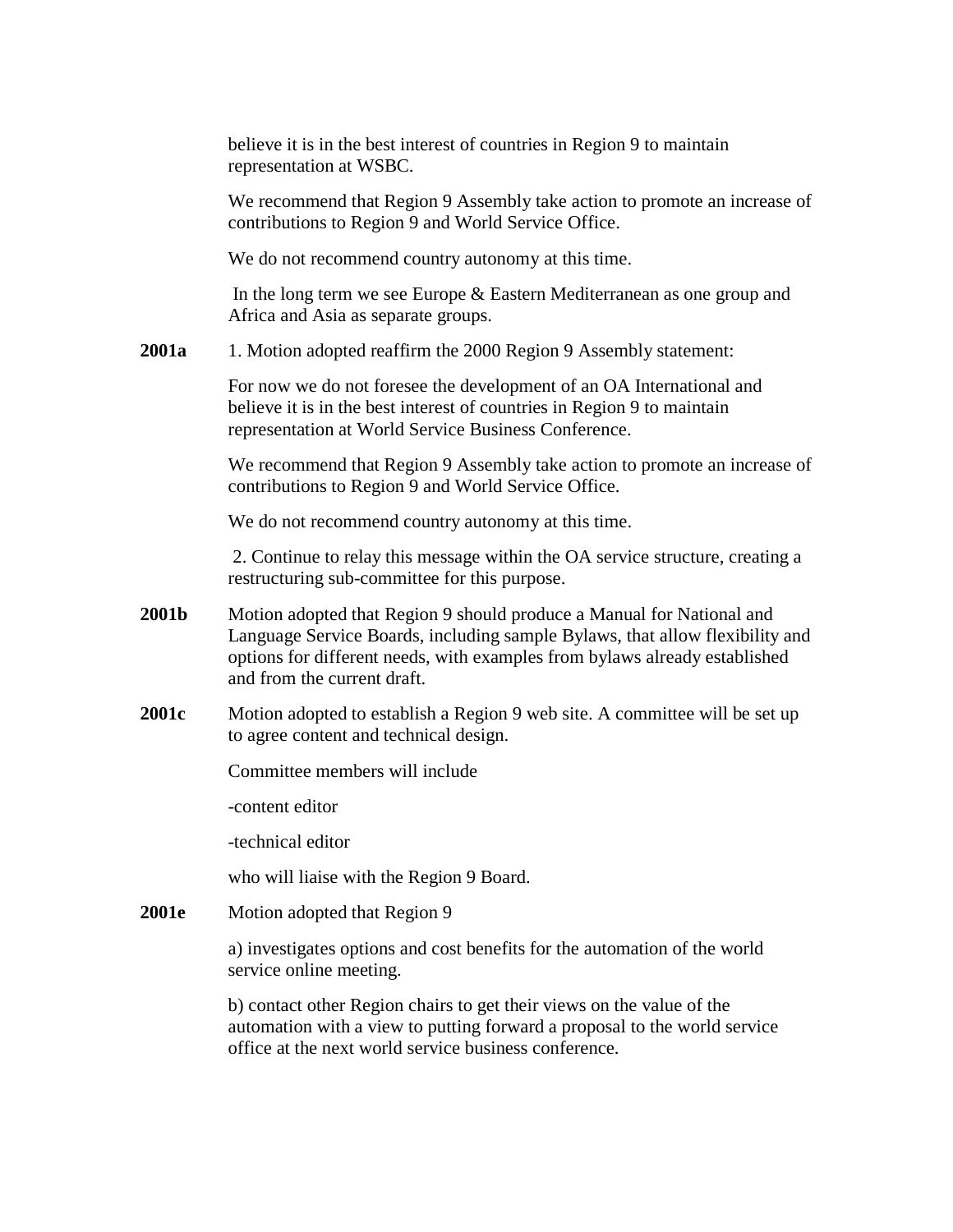| 2002a | Move that the Assembly adopt the outline of the guidelines as revised for<br>National/Language Service Boards.                                                                                                                                                                                                                                                                                                                                  |
|-------|-------------------------------------------------------------------------------------------------------------------------------------------------------------------------------------------------------------------------------------------------------------------------------------------------------------------------------------------------------------------------------------------------------------------------------------------------|
| 2002b | Move that a "Buddy" system be brought into place for committee chairs to<br>support each other in the work they have undertaken for the year.                                                                                                                                                                                                                                                                                                   |
| 2002c | Move to add the following statements to the current Region 9 Translations<br>Guidelines in the appropriate places:                                                                                                                                                                                                                                                                                                                              |
|       | "When OA Literature is updated, it is recommended that Service Boards<br>selling existing stock insert an errata slip when detailing the most recent<br>changes."                                                                                                                                                                                                                                                                               |
|       | "Be aware that there may be people in other regions/countries working on<br>translations in your own language. Consider in keeping in contact with them."                                                                                                                                                                                                                                                                                       |
| 2002d | We move to ask World Service, to investigate the options and costs to<br>improve the search capabilities of the world service online meeting directory.<br>The search results should be narrowed down by allowing search by "closest"<br>city" and zip code, and the results should be displayed in a single page<br>making it quicker to find the appropriate meeting. The meeting form would<br>have to be changed to include "closest city." |
| 2002f | The finance committee shall investigate and purchase OA Region 9<br>merchandise for sale at WSBC and other OA events, to raise funds for Region<br>9.                                                                                                                                                                                                                                                                                           |
| 2002g | Motion adopted "to revise the format of the Region 9 Guidelines for<br>translations, by adding an index, sub-headings, bullet points and editorial<br>changes."                                                                                                                                                                                                                                                                                 |
| 2002h | Move that reports and documents be delivered to the registered<br>representatives prior to Assembly.                                                                                                                                                                                                                                                                                                                                            |
| 2002i | Move to implement an encryption program within 3 months to allow for<br>secure transmission of all online meeting updates, between the computer at<br>which the data is entered and the WSO server. This program will further<br>safeguard the anonymity of members whose personal data appears on the<br>update form.                                                                                                                          |
| 2002j | Move that representatives of the Region 9 Assembly volunteer to be in<br>contact on a regular basis with a service body (bodies) that are not<br>represented currently at the Region 9 Assembly. The representatives will<br>report to the Region 9 Chair every 3 months about progress made.                                                                                                                                                   |
| 2002k | Move to instruct WSO that all mailings sent out to Service Boards and which<br>require responses to be returned to WSO, will allow for a minimum of 60                                                                                                                                                                                                                                                                                          |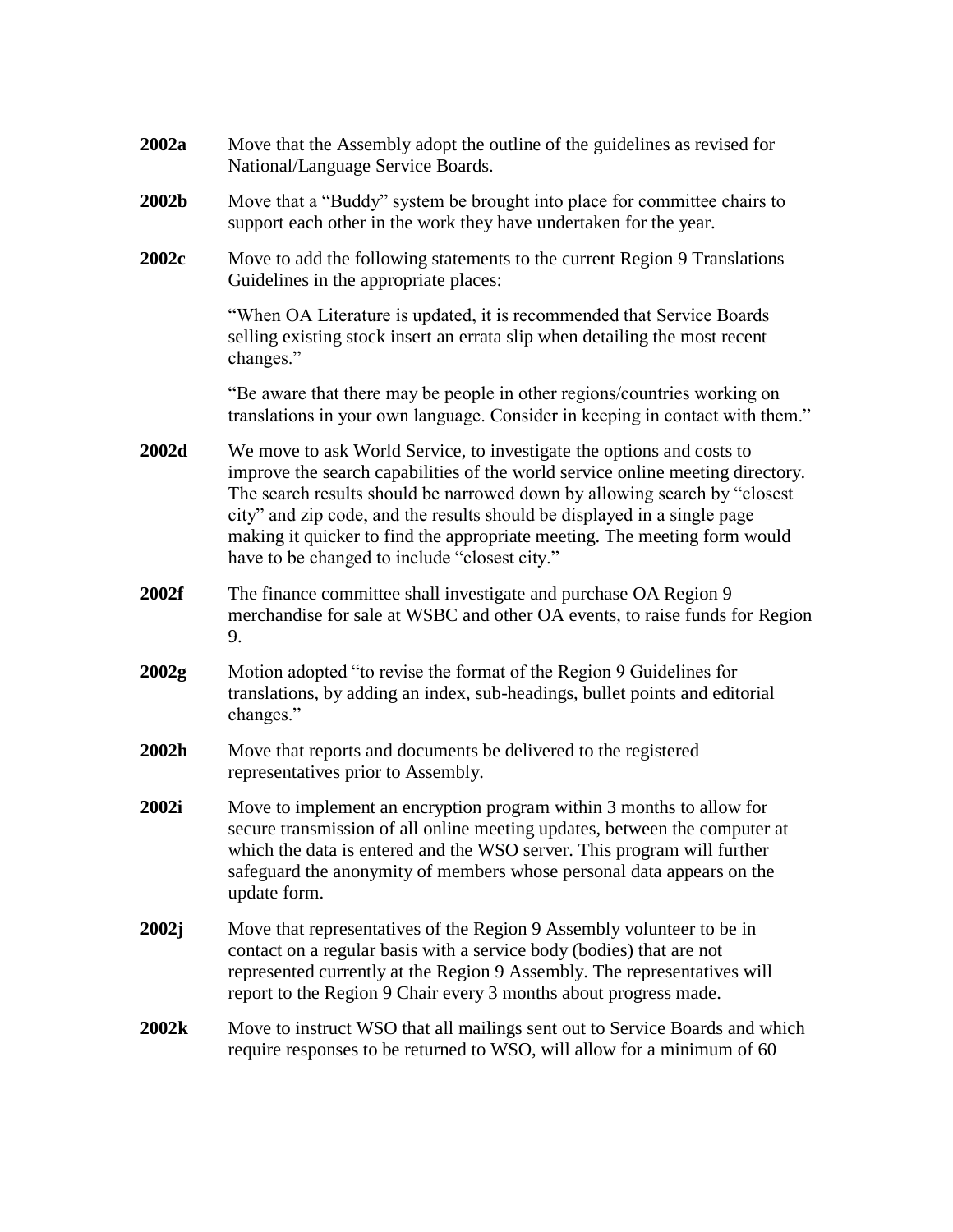|              | days for the required response to be returned. These mailings will be made<br>available electronically and electronic returns will be acceptable.                                                                                                                                                                                                                                                                                                                                                                                                                                                                                                                                                                                                                                                     |
|--------------|-------------------------------------------------------------------------------------------------------------------------------------------------------------------------------------------------------------------------------------------------------------------------------------------------------------------------------------------------------------------------------------------------------------------------------------------------------------------------------------------------------------------------------------------------------------------------------------------------------------------------------------------------------------------------------------------------------------------------------------------------------------------------------------------------------|
| <b>20021</b> | Move that in the event that WSBC does not adopt the pamphlet Dignity of<br>Choice, the WSBC Policy 2000a directing the Board of Trustees to develop<br>this pamphlet, will be rescinded. The Board of Trustees shall evaluate the<br>events that took place at WSBC between 2000-2003.                                                                                                                                                                                                                                                                                                                                                                                                                                                                                                                |
|              | The BOT will collect further information from Regions, National/Language<br>Service Boards and Intergroups and will submit their conclusions and/or<br>proposals for bringing about unity on the issue of food plans to WSBC 2004.                                                                                                                                                                                                                                                                                                                                                                                                                                                                                                                                                                    |
| 2004a        | Move to approve the newly revised R9 Vital Link.                                                                                                                                                                                                                                                                                                                                                                                                                                                                                                                                                                                                                                                                                                                                                      |
| 2004b        | Move to authorise the Regional Treasurer to set up a Business Account with<br>PayPal.com.                                                                                                                                                                                                                                                                                                                                                                                                                                                                                                                                                                                                                                                                                                             |
| 2004c        | Move to authorise the Regional Treasurer to open an interest bearing deposit<br>account with a bank.                                                                                                                                                                                                                                                                                                                                                                                                                                                                                                                                                                                                                                                                                                  |
| 2004d        | Move to authorise the Regional Treasurer to open a new bank account with<br>an institution chosen at the Treasurer's discretion.                                                                                                                                                                                                                                                                                                                                                                                                                                                                                                                                                                                                                                                                      |
| 2004e        | Region 9 will cease to publish the <i>Notebook</i> .                                                                                                                                                                                                                                                                                                                                                                                                                                                                                                                                                                                                                                                                                                                                                  |
| 2005a        | Move to adopt the Region 9 Minutes to a manageable size. The Region 9<br>Minutes will contain: Date/Time and place of Region 9 Assembly, names of<br>Officers, number of representatives present, record of action taken on the<br>minutes of the previous meeting, the exact wording of each motion as it was<br>voted on, and whether it passed or failed, the maker's name. If the vote<br>counted, the count should be included. Any notice given at the meeting.<br>Points of order and appeals, and Committee reports. The revised version of<br>Region 9 Bylaws and $P \& P$ can be obtained from the Region 9 web site or<br>can be requested from the Region 9 secretary. To avoid confusing the<br>Minutes with other Region 9 Assembly materials, they will be called Region<br>9 Minutes. |
| 2005b        | Move to approve the Translation Guidelines.                                                                                                                                                                                                                                                                                                                                                                                                                                                                                                                                                                                                                                                                                                                                                           |
| 2005c        | Adoption of the Guidelines for National/Language Service Boards under the<br>title Region 9 Manual: Guidelines for National/Language Service Boards and<br>also publish it on the Region Web Site.                                                                                                                                                                                                                                                                                                                                                                                                                                                                                                                                                                                                    |
| 2006a        | Automatically remove outdated or completed Region 9 Assembly policies<br>from the Policies and Procedure manual                                                                                                                                                                                                                                                                                                                                                                                                                                                                                                                                                                                                                                                                                       |
| <b>2006b</b> | The Account year for Region 9 shall be $1st$ June to $31st$ May and the review<br>of these accounts shall be completed by $31st$ August of the same year.                                                                                                                                                                                                                                                                                                                                                                                                                                                                                                                                                                                                                                             |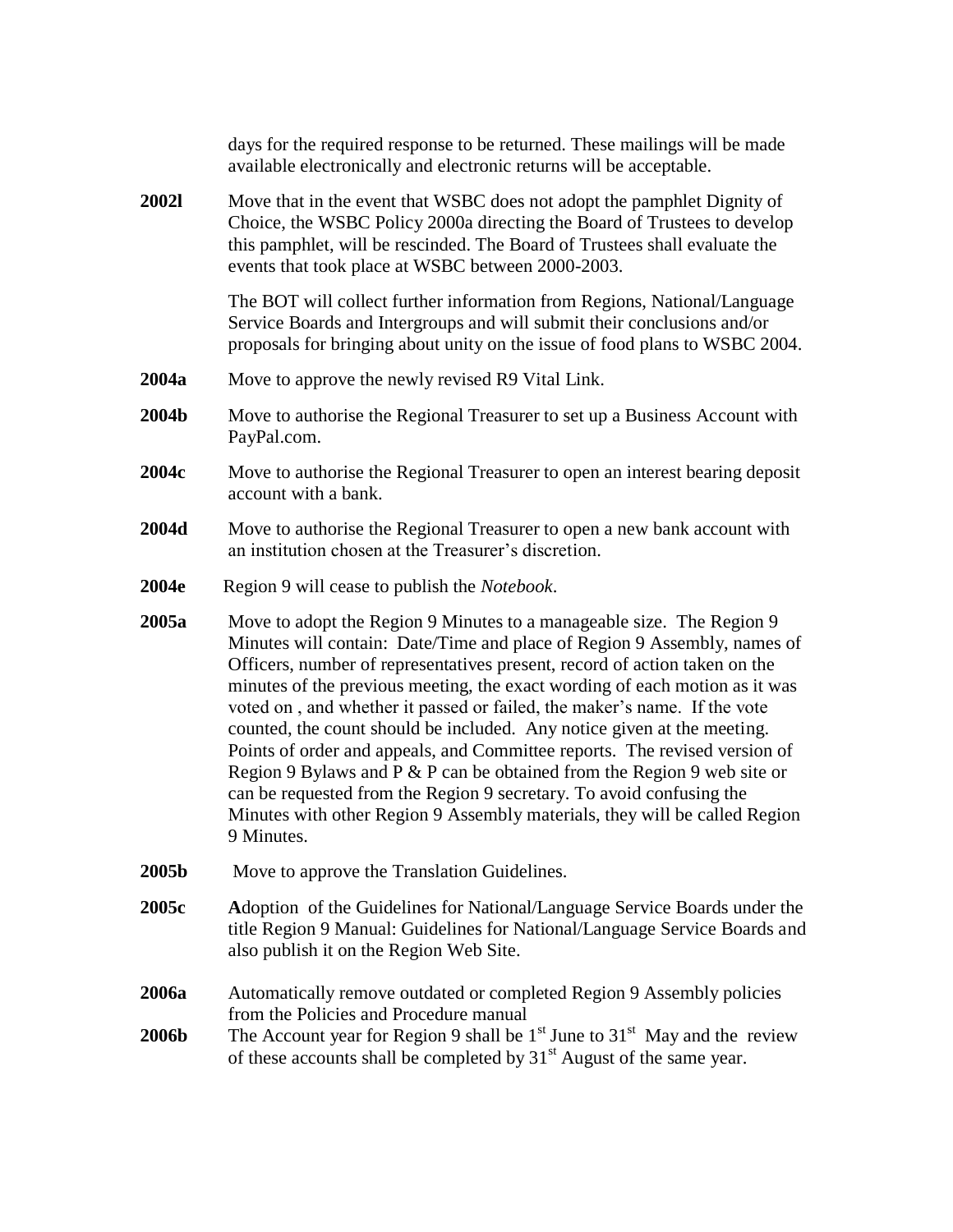The person reviewing the accounts shall be an appointee of the Region 9 Board and shall ideally be a qualified account (or equivalent) and shall live in the same country as the Region 9 Treasurer.

The Region 9 Treasurer shall make available to the person reviewing the accounts all records, or copies of all records relating to the Region 9 Accounts.

The Region 9 Treasurer will furnish the person reviewing the accounts with details of all monies held in Satellite Banking and the names and addresses of the person/bodies holding these monies.

The person reviewing the accounts shall satisfy themselves of the accuracy of the Region 9 Accounts and shall verify the balance in all Satellite Banking Accounts.The person reviewing the accounts shall submit a written report to the Region 9 Board.

**2006c** 1. If the Region is represented by less than forty per cent of its Intergroups, up to 5 additional delegates to WSBC could be selected.

> 2. Preference shall be given to Delegates from Intergroups and service bodies that otherwise will not be represented.

> 3. If there are no candidates from those Intergroups, the Region 9 Assembly will select the candidates from among its voting members who will be able to attend WSBC.

4. The selection of candidates will be made at the yearly Region 9 Assembly. 5. All candidates have to comply with the qualifications for delegates in the OA Inc, Bylaws, Subpart B, Article X, Section 3, c, 1-5.6. Intergroups that submit candidates to be selected as Region 9 Delegates to the WSBC have to file an application at least 60 days prior to the Region 9 Assembly where the selection will be made.7. All applications are to be sent to the Region 9 Treasurer.8. The Treasurer will inform the Region 9 Assembly of the Candidates on the Friday morning and the Assembly will make a selection from among those having filed the Application provided they meet the requirements. 9. The funding of the Region 9 Delegate will depend on the availability of funds. If the funds are available the Region 9 Delegate to the WSBC will be funded according to the Policy and Procedure 1996h.10. Prior to selection of the delegates, the Treasurer will inform the Assembly of the funds available for this purpose.11. The number of delegates selected will depend on the funds available, but in any case shall not be more than five. **2006d** Move to charge 50€/£33 or equivalent registration fee for the Region Nine Assembly, payable upon registration at the Assembly.

**2006e** Move to adopt a Region 9 week to think of our members and the still suffering compulsive overeater. Also in view of our geography, countries,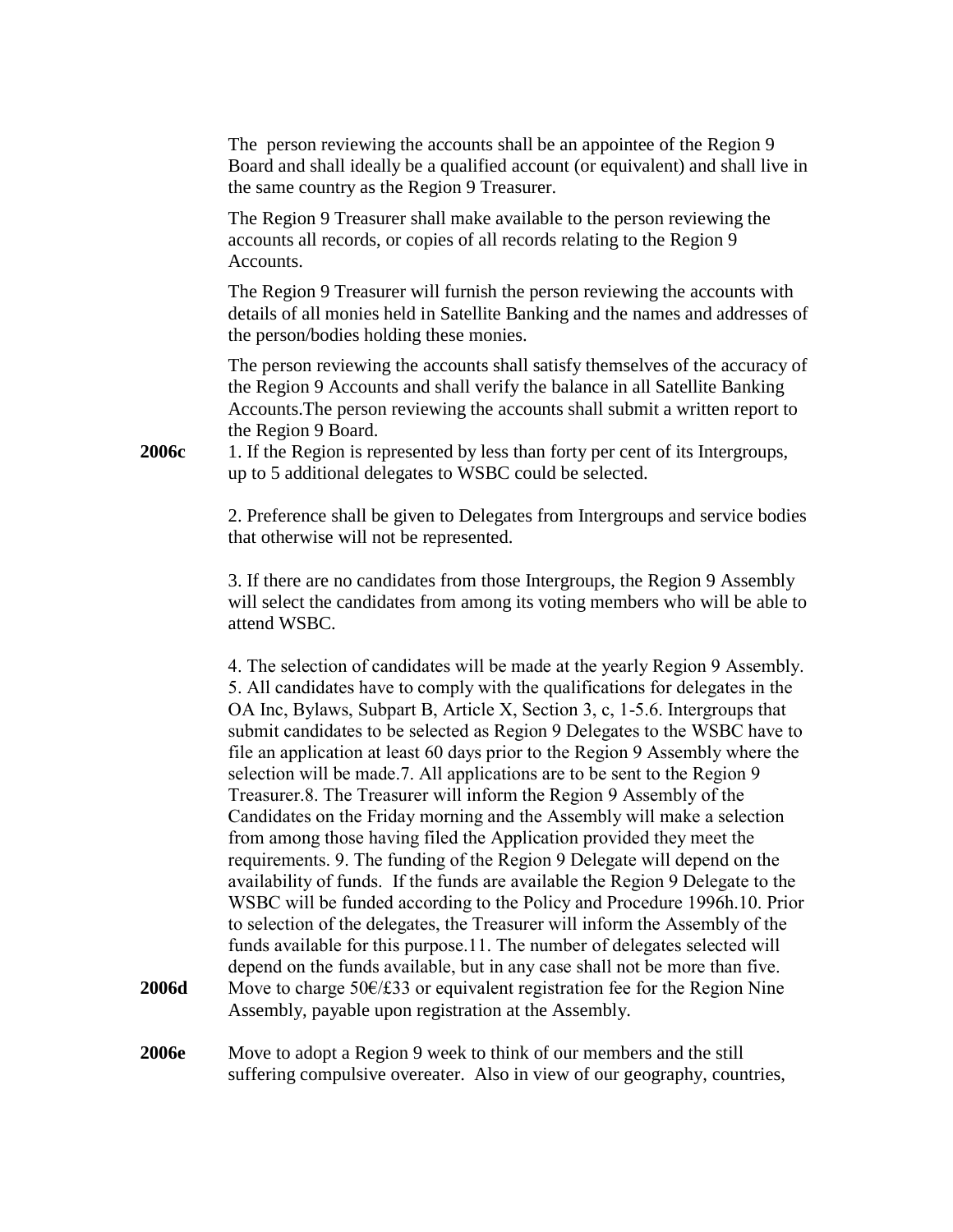states and language barriers within our Region to think about OAs who may be living in troubled or poor areas.

- **2006g** That Committee Chairpersons can spend up to EUR 110.00 (GBP 73.33) for Region 9 without prior permission from Assembly, Region 9 Chairperson or Secretary.
- **2006i** Adopt a suggested contribution per group to WSO however it is paid of equal to 1/3 of its contribution to region 9.
- **2007**a The Board is authorized to make a decision on transferring up to EUR 2400.00 (GBP 1700.00) from Service to Delegate Assistance, 4 months before the next Assembly, whenever that takes place.
- **2008**a Re-organise the Region 9 Policies & Procedures by removing the current index' section and organising the various detailed motions in the first instance into a list of relevant Region 9 topics / sections, setting up a table of contents and then finalising with a list of detailed motions in chronological order.
- **2008**b After adopting the Budget for Translation at the Region Nine Assembly, application forms will be sent out with the minutes of the Assembly. The treasurer will then send a reminder (via the Secretary) to all service bodies by email by  $31<sup>st</sup>$  January. These applications must be sent to the treasurer by  $31<sup>st</sup>$ March of the following year. The board is authorised to make a decision on the allocation of the translation and printing of literature budget by  $30<sup>th</sup>$  April. Consideration will be given by order of priority as follows: Service Boards

a) who currently do not have anything translated in their language b) who have a small number of pamphlets currently translated (approved or not approved)

c) are interested in translating The Twelve Steps and Twelve Traditions of Overeaters Anonymous.

The Officers will consider the applications and make payments by  $31<sup>st</sup>$  May. It is required that the Service Body requesting such funds

a) Include that in the application, a list of material that has already been translated in that language

b) Considers that this funding is a "payment on account" with a view to it being contributed back (in part or full) to Region Nine as the literature is sold, so that funds are reintroduced for translation of further material in future years

c) Make a substantive contribution to the cost and give details in the application.

The appropriate forms are available from the Secretary.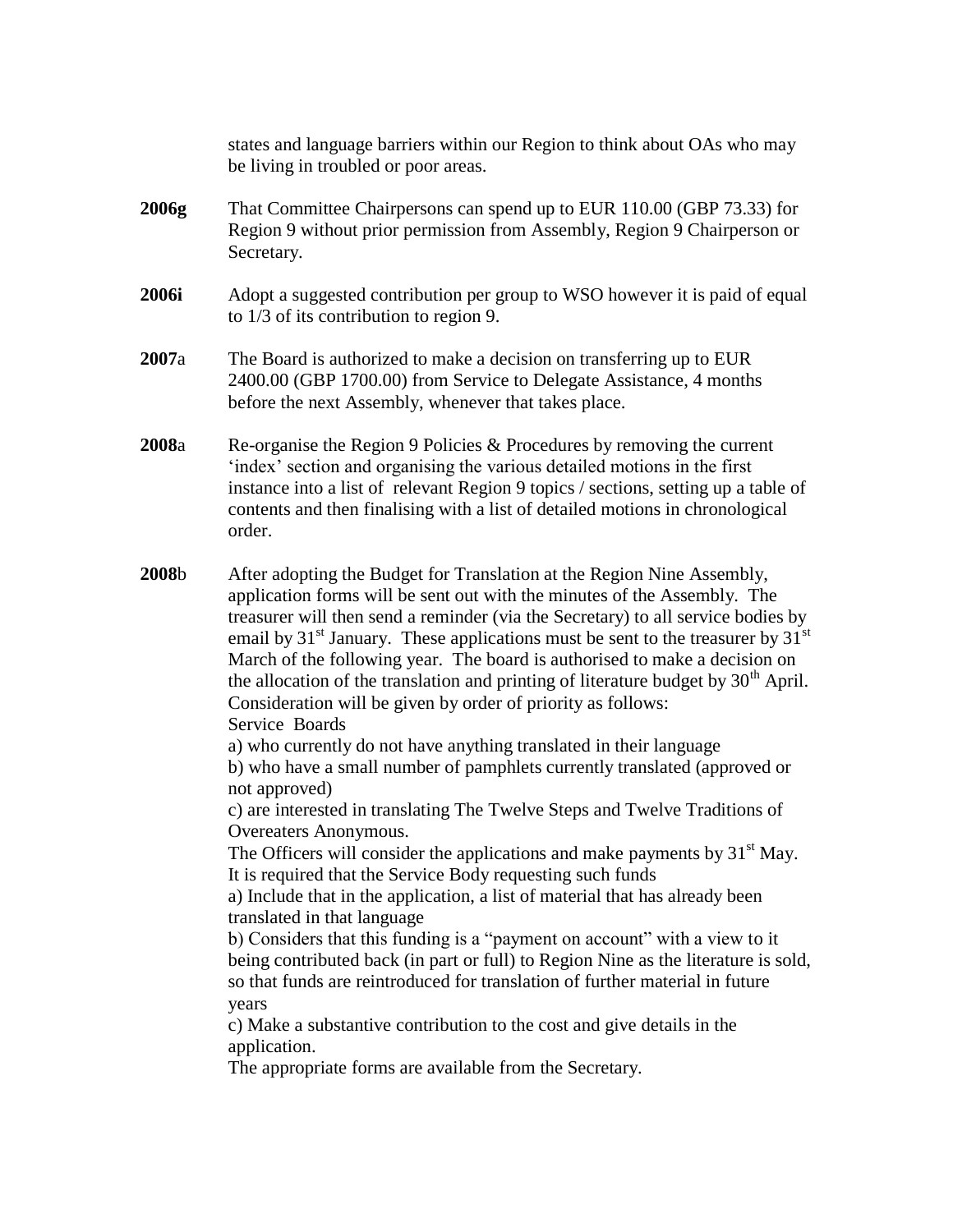| 2008c |  |  | The first week of September is designated as Region 9 week. |  |
|-------|--|--|-------------------------------------------------------------|--|
|       |  |  |                                                             |  |

- **2008**d Suggested Contribution to Region 9. To suggest to all Region 9 Intergroups and National/Language Service Boards that they set a goal for annual Contributions to R9. The suggested amount will be reviewed at the annual Assembly. (1999e) Suggested contribution for small IG EUR 310.00 (GBP 205.00) Suggested contribution for large IG: EUR 620.00 (GBP 410.00) Suggested contribution per group however it is paid to Region 9 of between EUR 13 – EUR 32 (GBP 9 - GBP 22) payable where possible to Region 9 funds before 1<sup>st</sup> September each year.
- **2008**e It is requested that service bodies attach to the application form for assistance the latest financial summary of the service body and that they give details of any funding for attendance at Region 9 Assembly from elsewhere. The Region 9 Board are authorised to consider (by email) those applications
- **2008**f This Region believes that restructuring decisions should take account of both cost and principle – they are equally important.
- **2008**g Bylaws Committee Chair To update the P&P Manual annually. While updating the manual make any spelling, punctuation or grammatical corrections as necessary so that the intent of the policy is unchanged. To ensure that the layout of the document is consistent and clear.
- **2008**h Bylaws Committee Chair - After the revised Bylaws and P  $&$  P Manual have been checked furnishing the Chair, Secretary, Treasurer and Web Committee Chair with an electronic of the up-dated Bylaws and Policy & Procedure Manual in time to have these available on the web site at the same time as the minutes of the Assembly (in accordance with Region 9 Bylaws Art VII S2 Duties 2 – within 45 days of the Assembly).
- **2008**i The Assembly will make a detailed plan for PI work in order to increase awareness of OA in countries that do not have any OA meetings at all or have only very few meetings. The nature and content of this PI will be decided by the Assembly or the Translation and PI committees.
- **2008**j Twelfth Step Within Committee created. The purpose of this committee is to offer support and guidance to new and existing groups and service bodies.
- **2008**k The R9 Assembly will assist the Service Boards within Region 9 by doing the necessary legal work for getting translated literature approved by the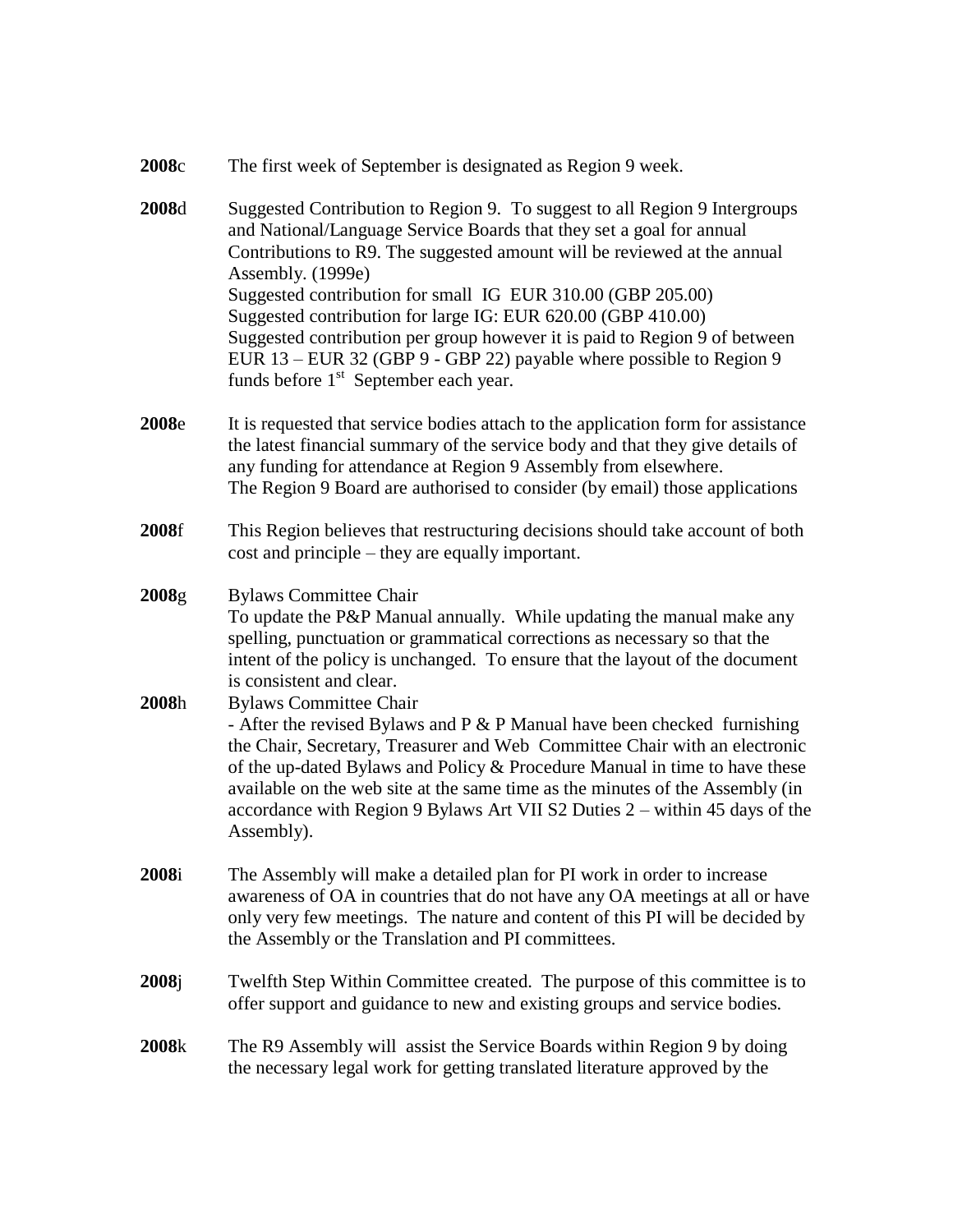|       | WSO, at the assembly, the translations committee will assist with filling in<br>and explaining the licensing agreement forms to get translated literature<br>approved.                                                                                                                                                                                                                  |
|-------|-----------------------------------------------------------------------------------------------------------------------------------------------------------------------------------------------------------------------------------------------------------------------------------------------------------------------------------------------------------------------------------------|
| 20081 | Every registered Service Body within Region 9, as well as the WSO or other<br>Regions, can submit material to place on the Region 9 website.                                                                                                                                                                                                                                            |
| 2008m | The Region 9 Electronic Communications Committee Chair and the Region 9<br>Secretary will ensure anonymity is maintained when publishing material from<br>registered Service Bodies within Region 9, WSO or other Regions.                                                                                                                                                              |
| 2008n | Region 9 Assembly<br>Each year at the Assembly we will set aside time in the agenda for issues<br>regarding translating literature. We will help each other with questions<br>regarding translating literature, understanding the different licensing<br>agreement forms, filling in licensing agreement forms, copyright-issues and<br>other issues related to translating literature. |
| 2009a | We move to create a document explaining the procedure for application to the<br>Region 9 translation fund.                                                                                                                                                                                                                                                                              |
| 2009b | The hosting service body for the regional Assembly and Convention shall be<br>elected two years prior to running the event.                                                                                                                                                                                                                                                             |
| 2009c | To suggest to all Region 9 groups and service bodies that they aim to contribute a minimum<br>of 5% of their annual income to Region 9. The suggested contribution, however it is to be<br>paid, payable before 1 <sup>st</sup> September each year.                                                                                                                                    |
| 2009d | In order to qualify as emergency new business any motion must be:<br>a) Referring to new business only and not addressing the same issues as other<br>motions brought to the current Assembly;<br>b) Of an urgent nature so that not considering the motion immediately would<br>be harmful to the welfare of OA as a whole.                                                            |
| 2009e | The Assembly resolves that priority for financial assistance for Regional<br>representatives travelling to the R9 Assembly will be given to those IGs and<br>NSBs that have never been represented before, secondly to those with the<br>greatest distance to travel.                                                                                                                   |